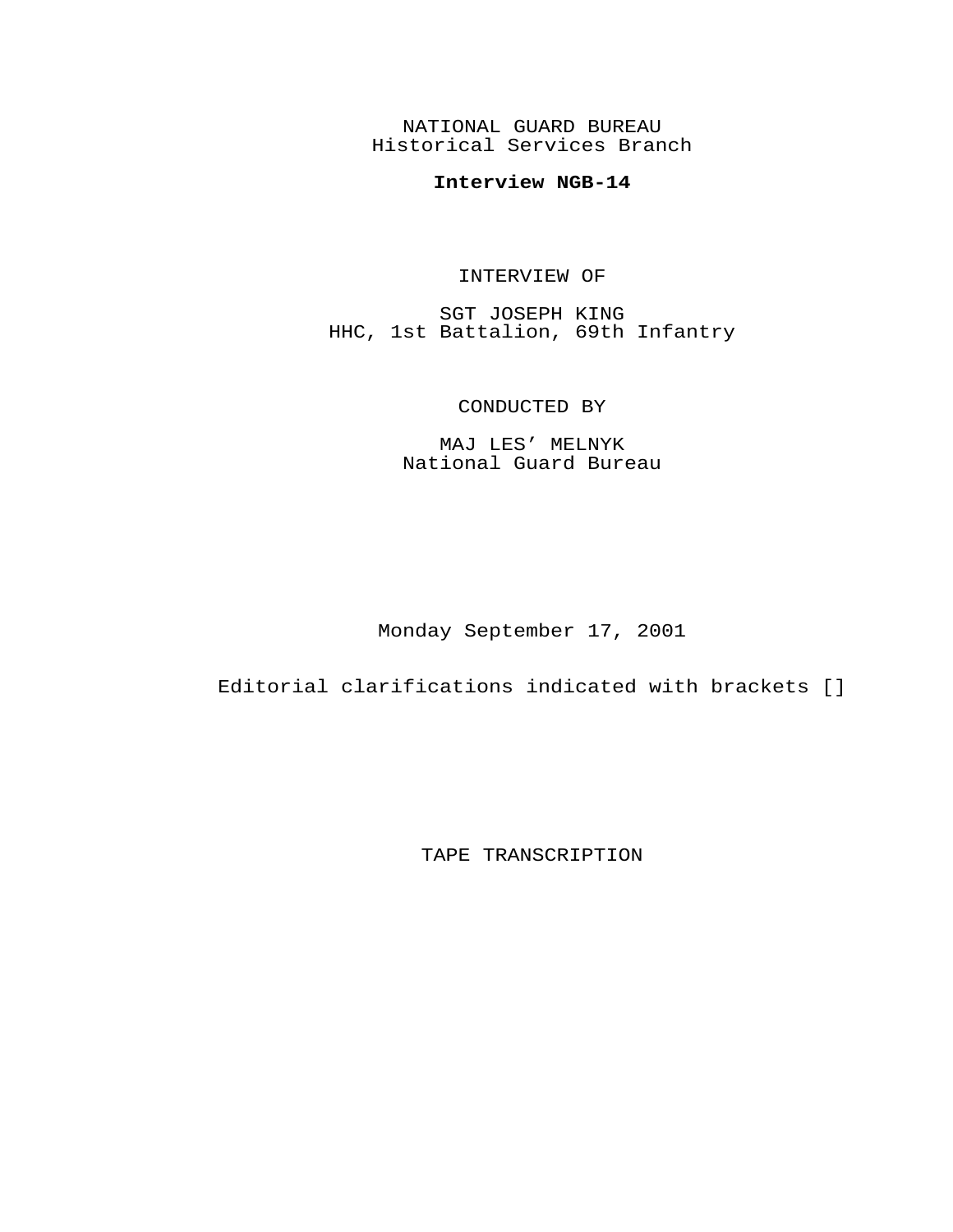| $\mathbf 1$    | PROCEEDINGS                                             |
|----------------|---------------------------------------------------------|
| $\overline{2}$ | MAJ MELNYK: This is MAJ Les' Melnyk, Army               |
| 3              | National Guard Historian for the National Guard Bureau, |
| 4              | and I talk talking to SGT Joseph E. King, of            |
| 5              | Headquarters Company, 1st Battalion, 69th Infantry.     |
| 6              | We are speaking at the Regimental Armory at 68          |
| 7              | Lexington Avenue, on the 17th of September, at 12:45 in |
| 8              | the afternoon.                                          |
| $\mathsf 9$    | And, SGT King, if you would, state for the              |
| 10             | tape, so that people can hear it, your full name, your  |
| 11             | rank, your unit, and let's leave out the social         |
| 12             | security number, for Privacy Act reasons.               |
| 13             | SGT KING: Okay. I'm SGT Joseph E. King, with            |
| 14             | Headquarters, 1st Battalion, 69th Infantry, Scout       |
| 15             | platoon.                                                |
| 16             | MAJ MELNYK: So you're a scout team leader.              |
| 17             | Right. Scout team leader.<br><b>SGT KING:</b>           |
| 18             | MAJ MELNYK: Roger that. You have read the               |
| 19             | access agreement for oral history and you have signed   |
| 20             | it, and you indicated by your initials that you have no |
| 21             | reservations about any of this material being used by   |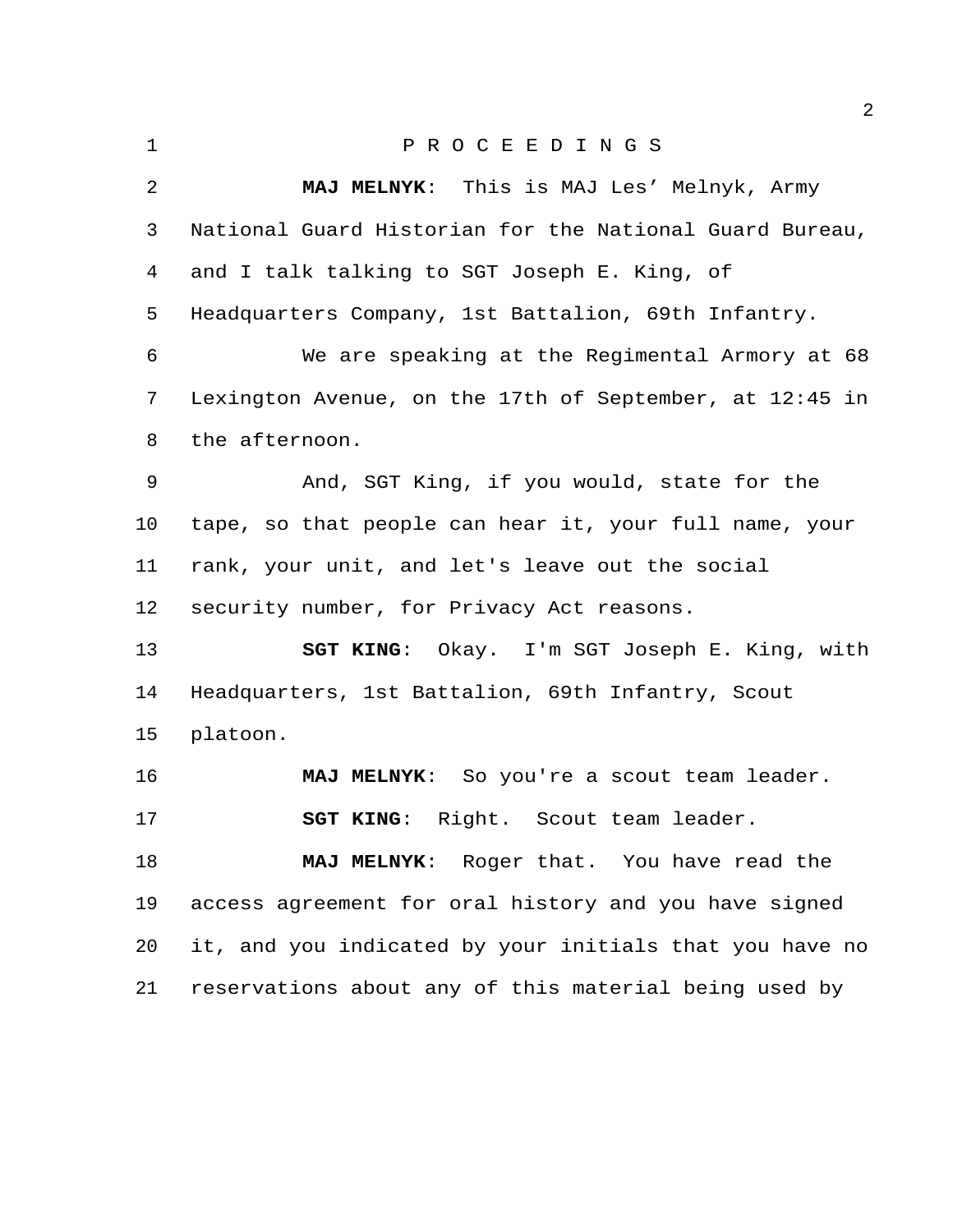historians; is that correct?

**SGT KING**: Correct.

 **MAJ MELNYK**: So let's begin at the beginning. Where were you when you found out about the attack on the World Trade Center? What was your initial reaction and what did you do? Tell the story.

 **SGT KING**: Well, I work four blocks away on 180 Maiden Lane. I work for a law firm. And I was on my way into the building when -- between the first and the second strike.

 **MAJ MELNYK**: What do you do, by the way? **SGT KING**: I supervise 12 people in a data entry position.

**MAJ MELNYK**: Right.

 **SGT KING**: Basically, they do asbestos litigation and I handle all the paperwork and make sure it's all on the computer.

18 And it just happened that I was on my way up to work when the first plane hit. Everybody was saying a plane struck the World Trade Center.

But I was late for work, and I assumed it was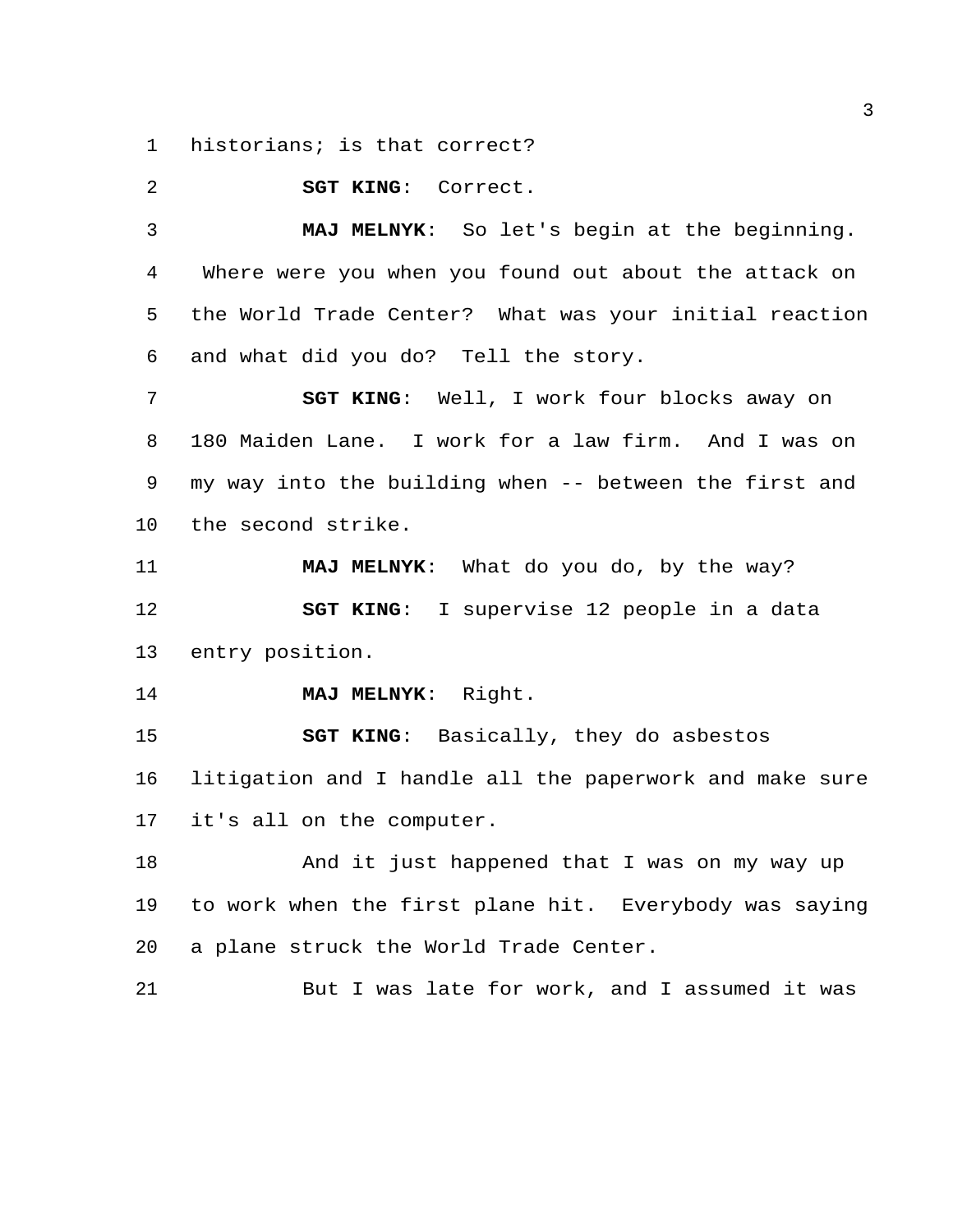just a Cessna or a small plane or whatever. I didn't have time and I didn't know I'd have time in two hours -- I didn't want to get in the way of the rescue workers.

 But I wasn't even halfway up the escalator when they said a second plane had struck. Then I knew that this wasn't happenstance.

**MAJ MELNYK**: Right.

 **SGT KING**: So the first day this year that I've brought -- I had a duffel bag with two uniforms and a pair of boots. There was a new dry cleaners I was going to try out.

 So I had boots and uniform and, it turns out, a dirty tee shirt, but it was a tee shirt that was in one of the side compartments in my drill bag, the bag I take to drill every -- you know, usually every month. Normally, I don't have uniforms or boots on me. So I -- my first thought was I don't have my hat. I'm an NCO. I've got full BDUs, but not my hat.

 I figured, well, I'm also a scout, I'm not a cook or whatever. The scout motto is you got your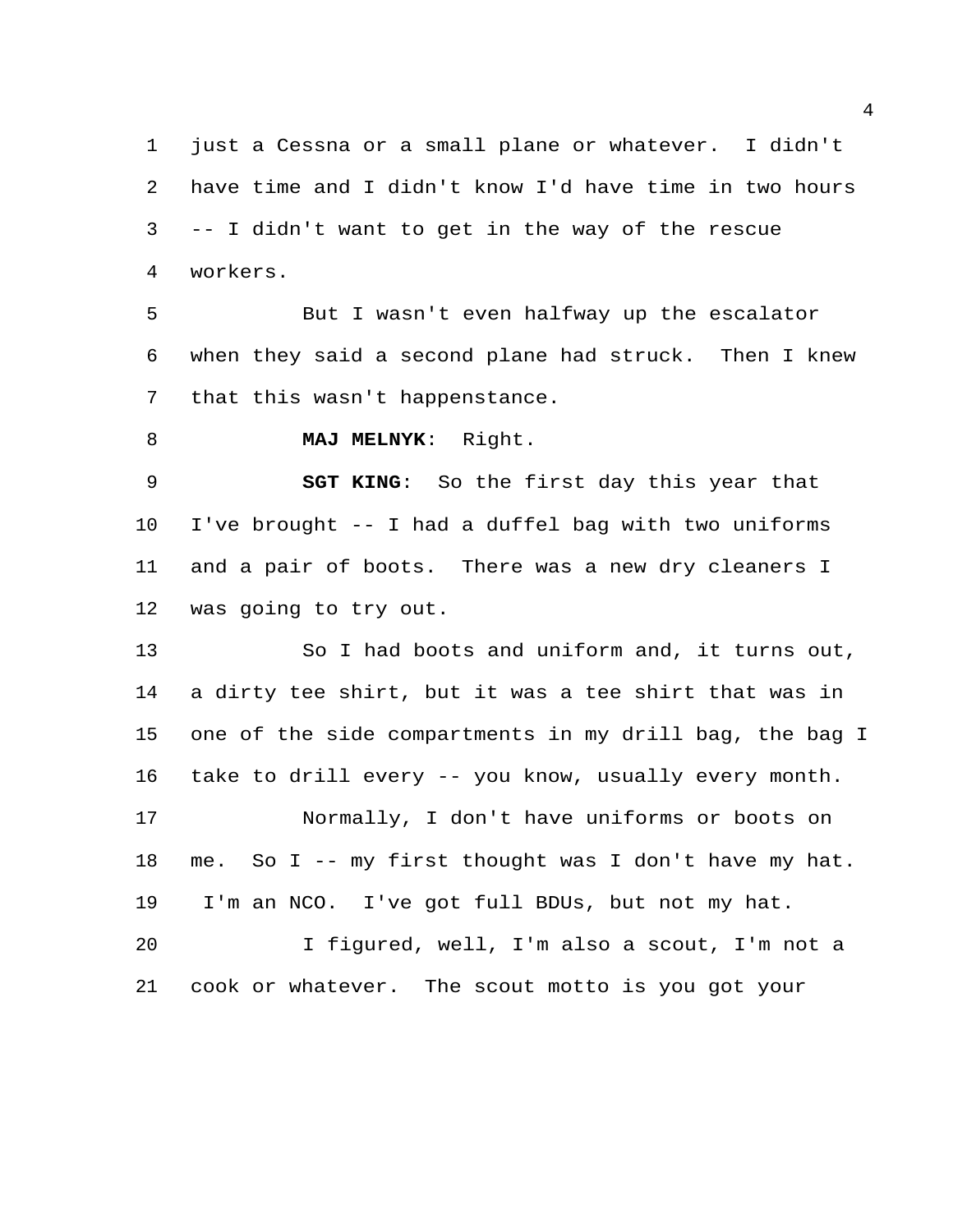boots, you're going in.

 So I was prepared. I ran to the tower. **MAJ MELNYK**: Did you get changed first or did  $4 - -$  **SGT KING**: Yeah, I did get changed. I asked the security guard to borrow the bathroom, went there. It was really hectic, people running everywhere. Just an amazing hectic day. I was really busy just helping people get away from the building for a couple hours, til -- **MAJ MELNYK**: So people were already running in the streets away from the towers as you ran towards them. **SGT KING**: Yeah. I'm new to New York. I just moved here in November. 16 But I think they were running away because this was a more successful attack, and a lot of New Yorkers down here knew that the first one, they wanted to use chemical or biological weapons.

 So a lot of people were panicking, what's in the smoke, what's in the smoke, you know, is it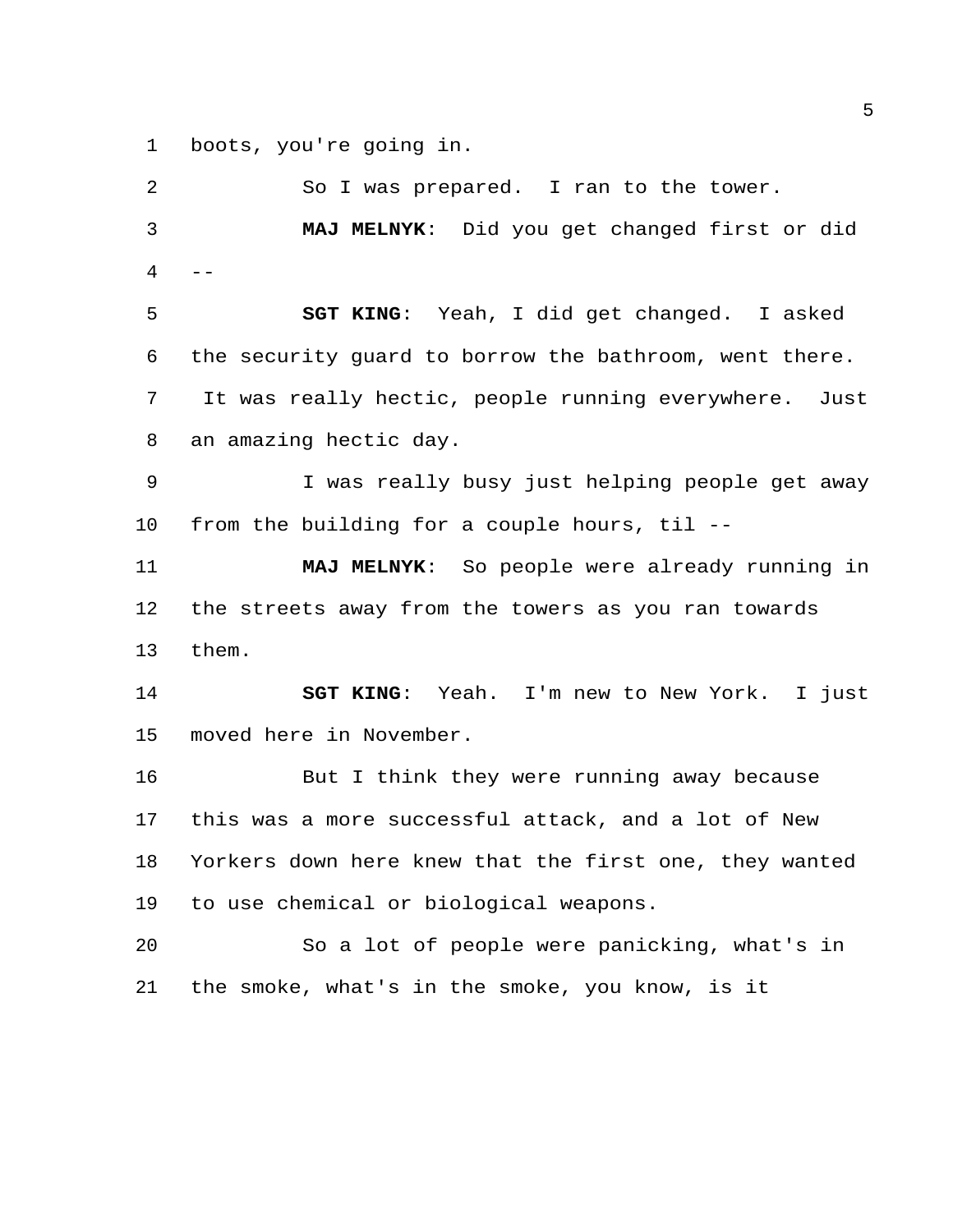dangerous, you know.

 So they were going away. I don't know. I didn't -- I mean, I worry about that, but my first concern was get people out. **MAJ MELNYK**: So on your own initiative, you ran towards the towers and you said you started directing people away. **SGT KING**: Yeah. I started to -- I mean, it was actually very amazing the amount of police that showed up as quickly as they did and just getting them away, getting them away, and we managed to do that. And we really didn't climb up on the rubble or whatever. They started pulling -- right away, a lieutenant colonel or lieutenant commander from the Navy started collecting all the Department of Defense people. We had everything. We had every branch of service, including the Coast Guard, Reserve, active, retired. I mean, I can remember when we were put into

groups, so we could control each other, my group had a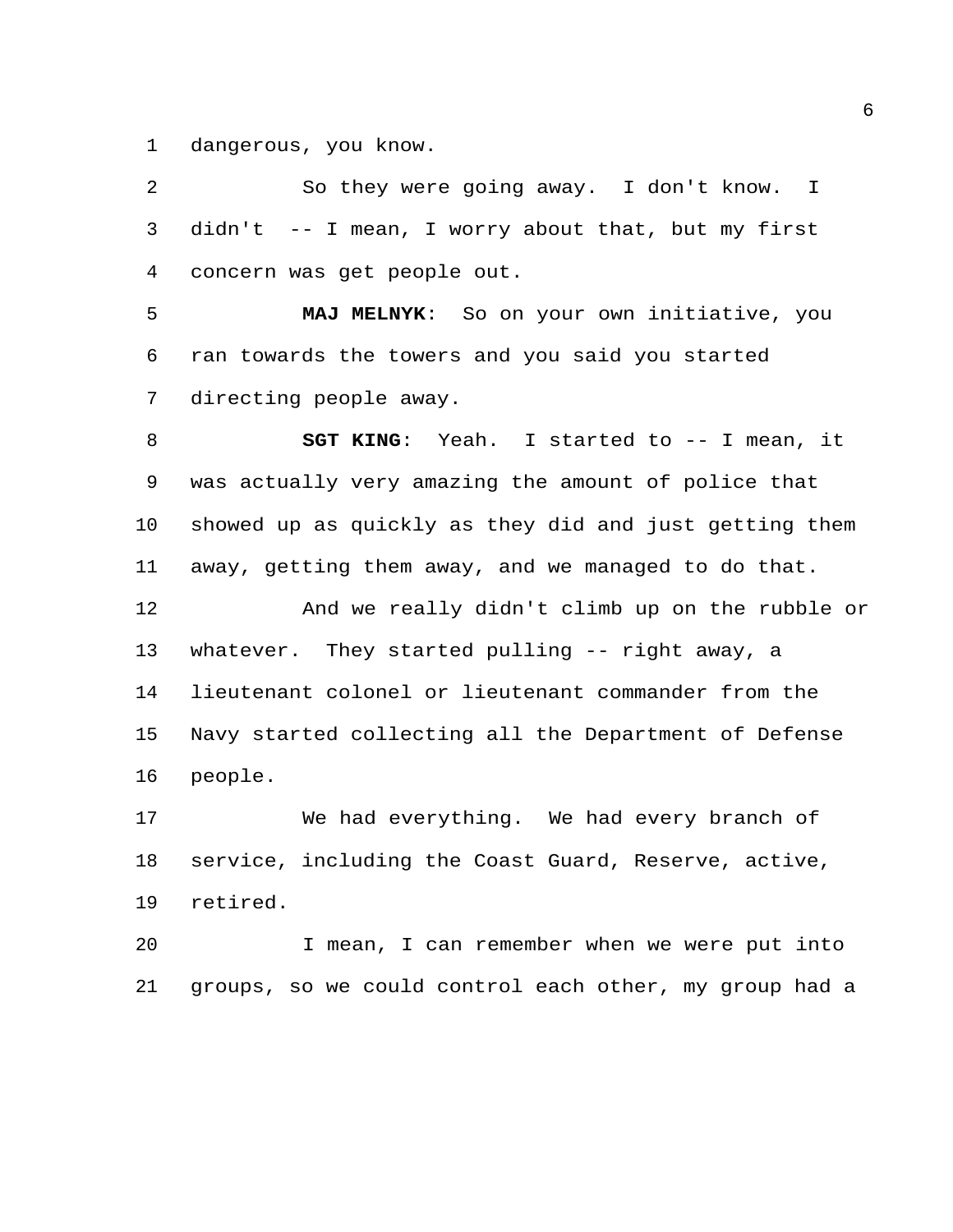Marine, an Army Guard, two 82nd Airborne soldiers on leave, and one 82nd soldier that just got furloughed a month ago.

 **MAJ MELNYK**: You were the only one in uniform? **SGT KING**: No. There were several uniforms, three uniforms. I mean, I remember seeing guys in Air Force uniforms and Navy uniforms, a lot of different uniforms.

 **MAJ MELNYK**: So this is down on the scene, this lieutenant commander shows up and begins organizing people. This is before the first tower collapses.

 **SGT KING**: The first tower collapsed at like - - it took me a while to -- because I was helping the guys get people out of (inaudible) out of the building. And then I went --

 **MAJ MELNYK**: In your building where you were. **SGT KING**: Yeah. Right.

**MAJ MELNYK**: Okay.

 **SGT KING**: Then I went and changed. So it actually took me like half an hour. I'm guessing.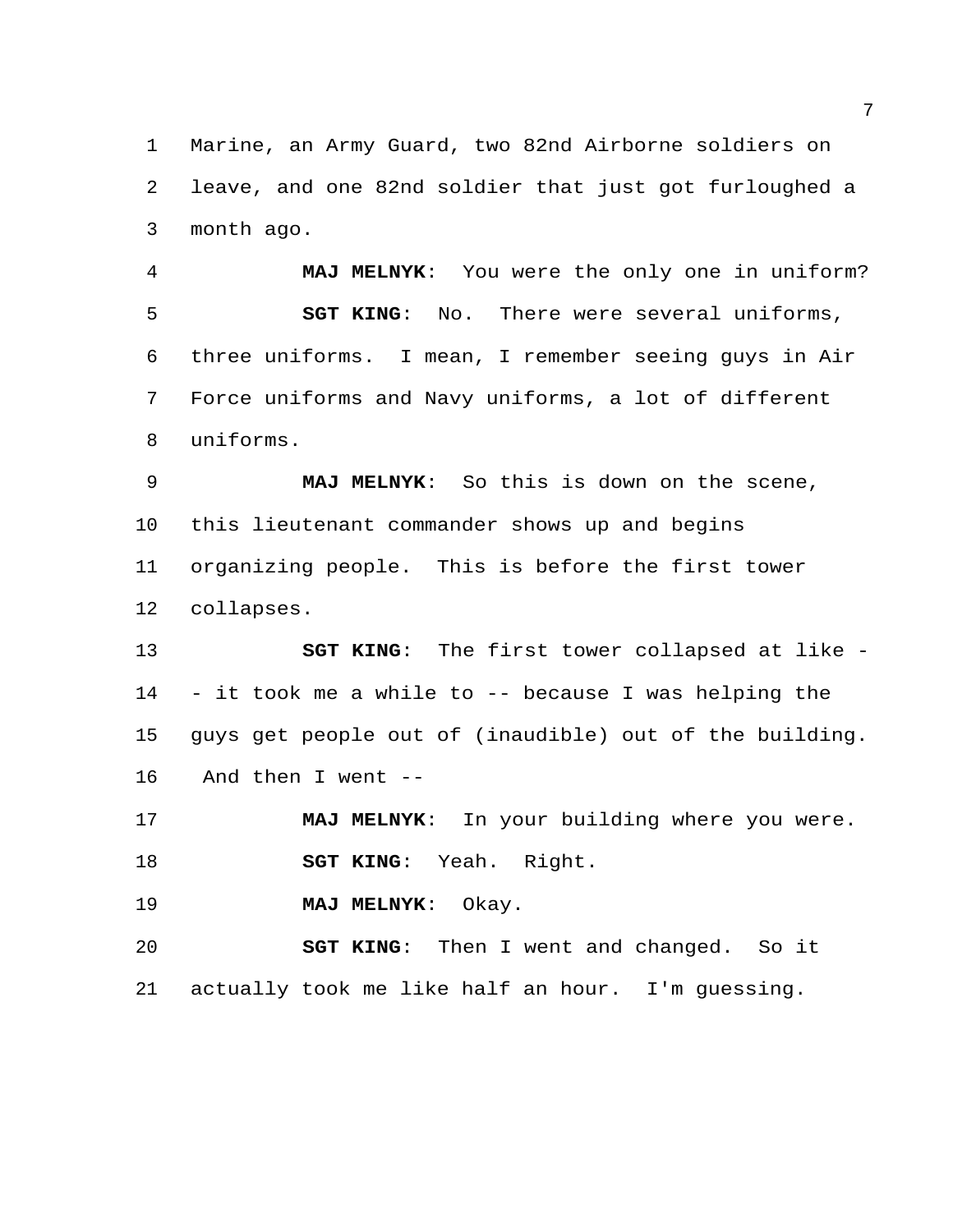The day is really kind of foggy, because I was so busy, and I really only slept an hour and a half between when it started and 10:00 o'clock the next night, Wednesday.

 I didn't get to bed til -- it was probably later than that. Actually, I slept on the park bench for an hour and a half when we had some downtime on Wednesday.

 But other than that, I only had an hour and a half and I had gone off the night before to Monday Night Football. So I didn't get home til like one. So I really only had like six hours sleep. But, I mean, I do data entry and I can do that in my

sleep.

 **MAJ MELNYK**: So you figured you didn't need your sleep.

 **SGT KING**: Right. I wasn't planning on doing a marathon.

 **MAJ MELNYK**: As I recall, that Monday night game was not worth staying up for if you were a Giants fan, which most of the people in the city were.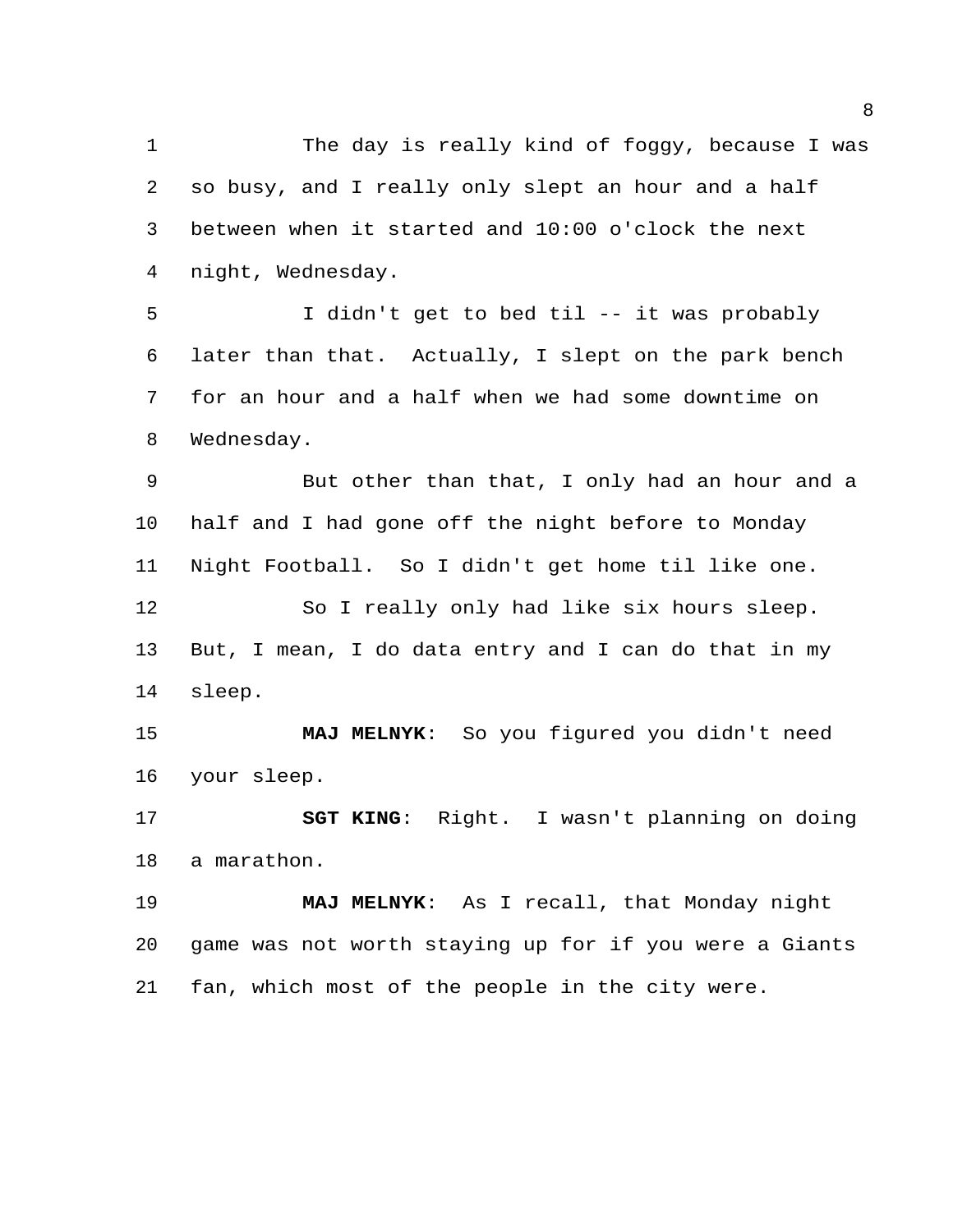**SGT KING**: Yeah. Well, I'm a Green Bay fan. I don't know. Some of my fantasy players were doing well and I needed the points to win the game. And I won, by the way. That's important.

 **MAJ MELNYK**: Okay. Moving back to the World Trade Center. You arrived on scene there, the towers had collapsed.

 **SGT KING**: Right. I didn't see Seven [World Trade Center] -- I guess Seven collapsed later in the day. I was on the other side, didn't really see. I mean, we heard, it collapsed, it collapsed, again. I didn't really see that.

 I actually didn't even see -- you really couldn't see the -- you know, you look at the tapes and I didn't see tapes until Thursday, I think Friday even. I didn't see any TV really until Friday.

 It looks a lot clearer than it was on the ground.

**MAJ MELNYK**: Sure.

**SGT KING**: On the ground, it was midnight.

**MAJ MELNYK**: Once the first tower collapsed,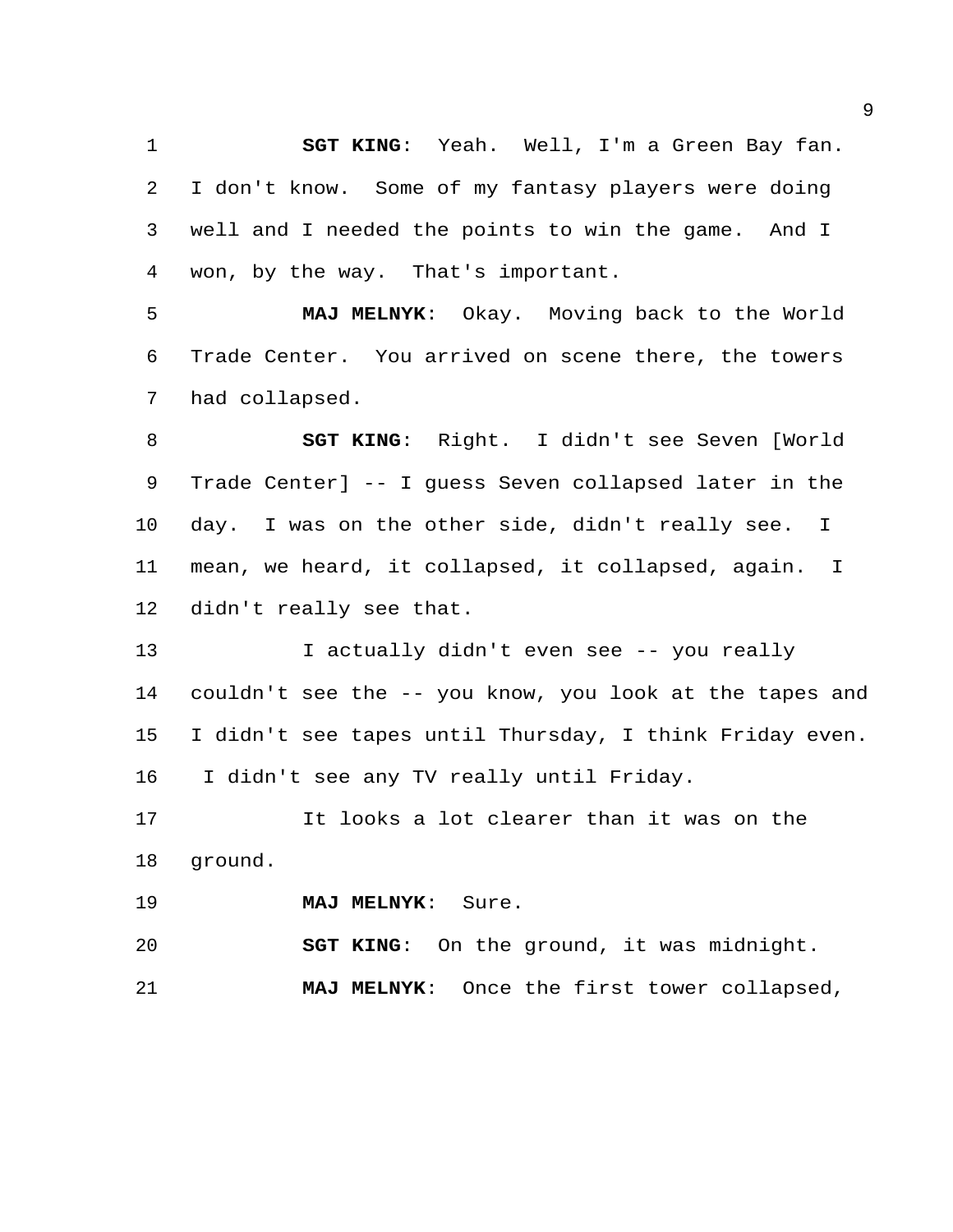the visibility was reduced. What was visibility like? **SGT KING**: It was so bad, I saw police breaking in doors so they could drag people into buildings. **MAJ MELNYK**: And why was that? **SGT KING**: Because it just was choking, choking dust. **MAJ MELNYK**: You couldn't breath. **SGT KING**: Yeah. **MAJ MELNYK**: How did you deal with that? **SGT KING**: I just put my tee shirt over my throat and I was hoarse for a while, but -- I mean, that's -- the amazing thing that I will always remember is the amount of water that arrives right away. I don't know how Pepsi or Coca-Cola did it, but I saw Coca-Cola trucks dropping -- I think they're Dasani, the water. **MAJ MELNYK**: Dasani, yeah.

 **SGT KING**: Just crates, ten foot high, case after case of water everywhere. I guess that was about noon. That sort of -- I mean, it took them a while,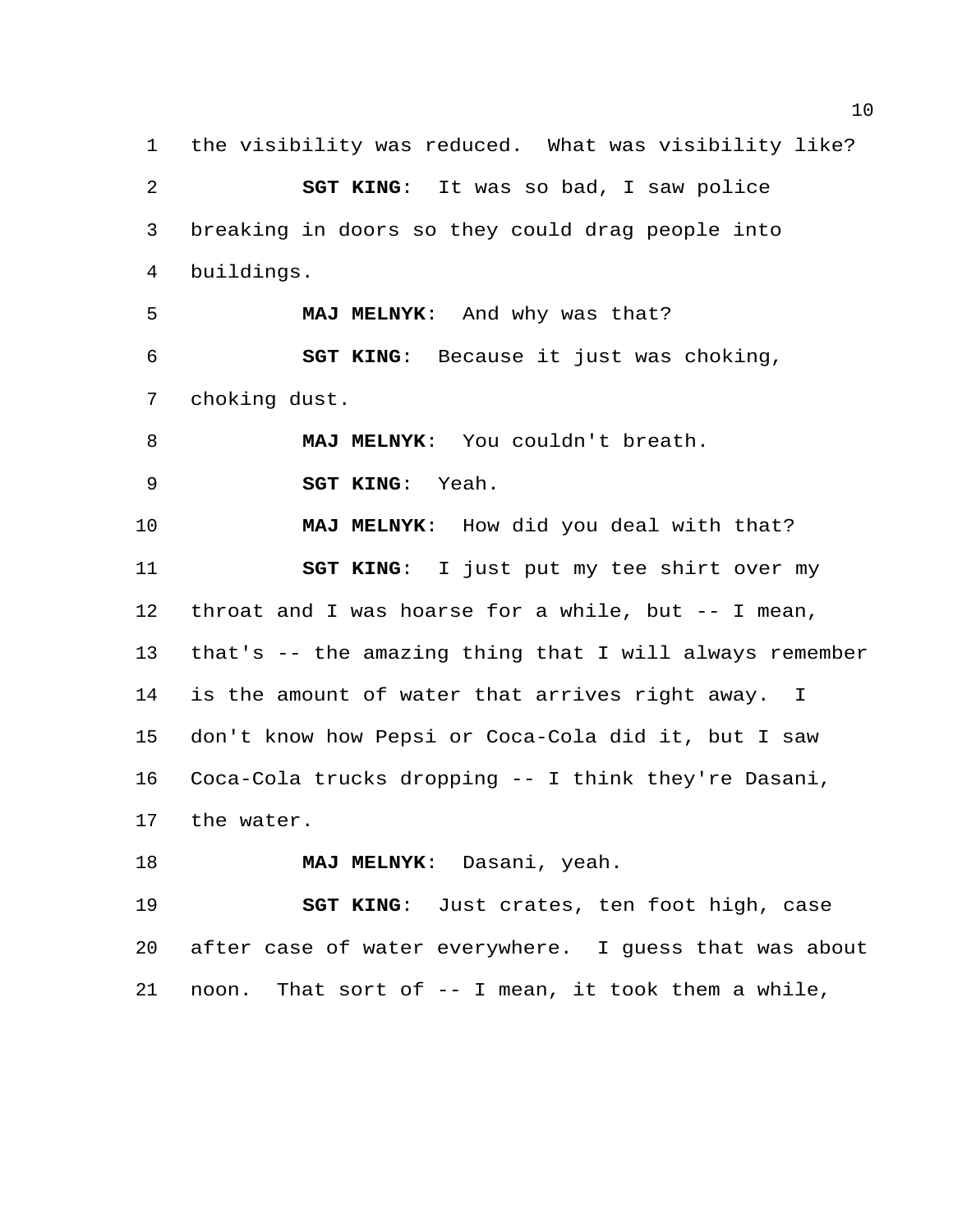I'm sure, but this all seems to be both compressed and let me think about it, you know.

 Some of the things that I think didn't take any time took three hours.

 **MAJ MELNYK**: It's interesting. You're very aware that you are not aware of time in its normal sense because of the crisis and because of now your lack of sleep.

 **SGT KING**: And I lost my watch. I broke my watch band. So I had no idea like what times were. Somehow I broke my watch band. I don't remember how that happened.

 So I -- and I'm the type of person that checks my watch every 15 minutes.

 **MAJ MELNYK**: So you've been organized into these ad hoc groups by this Naval officer.

 **SGT KING**: Well, no. Actually, that came later. You just had all the Defense Department people. We had to go up to Pier 40, we were told.

**MAJ MELNYK**: Okay.

**SGT KING**: Pier 40 was where they were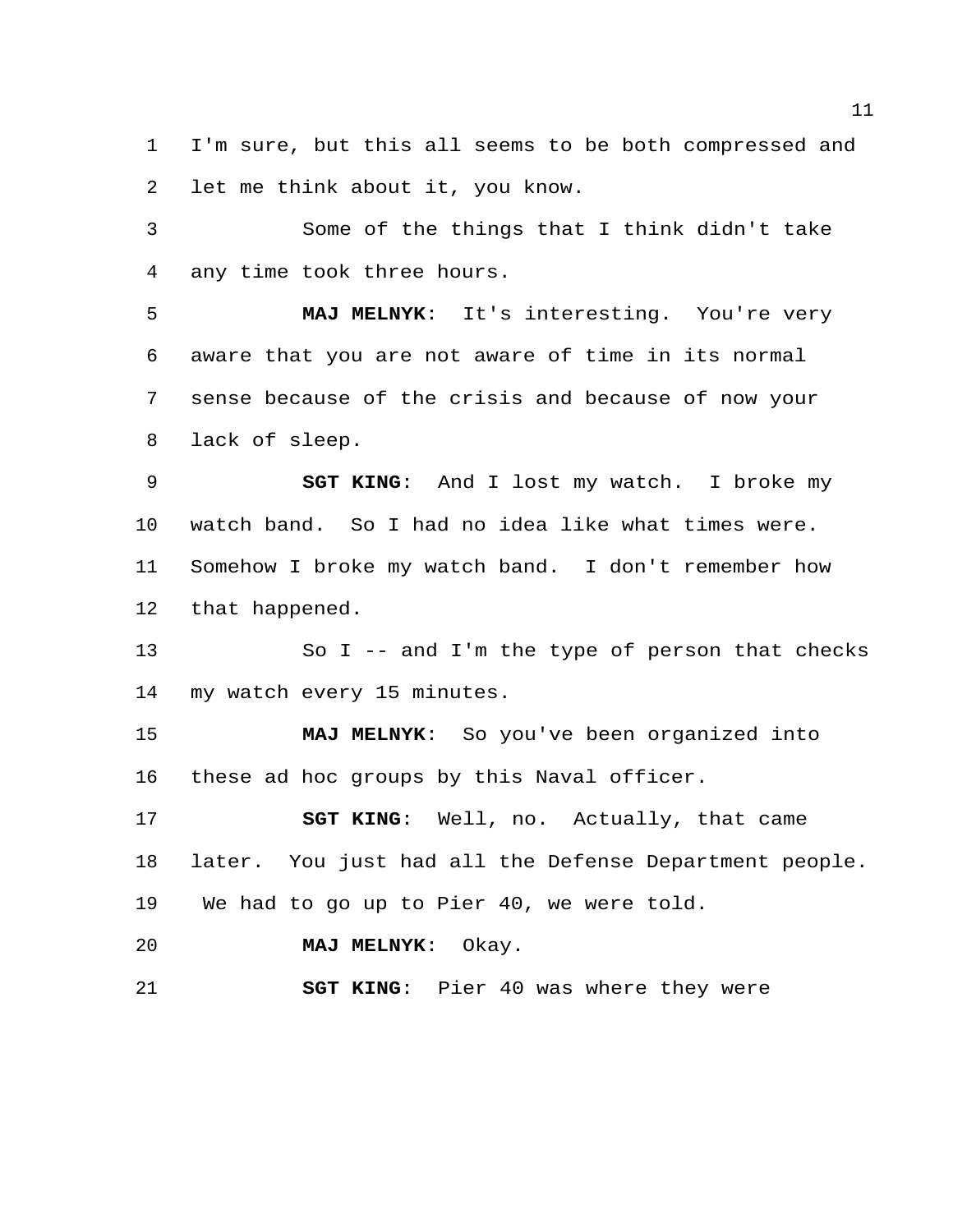supposed to get together.

 **MAJ MELNYK**: And Pier 40 is on the west -- on the east side. **SGT KING**: West side, I think it's this, I think it's near Canal Street. **MAJ MELNYK**: Near Canal Street. **SGT KING**: Across from Canal Street. **MAJ MELNYK**: Okay. So you hoofed it on foot up to Pier 40 with the other DOD -- **SGT KING**: Yeah. That's when I had the six guys there. We went up there and right away they asked for guys that had rescue experience for going into buildings. And I actually belonged to the Oklahoma National Guard before I transferred here. So we had a two day class on what it was like to go into a building, what you should do, do's and don'ts. **MAJ MELNYK**: Was that because of Oklahoma City? **SGT KING**: Yeah, I think so. **MAJ MELNYK**: Or was it just --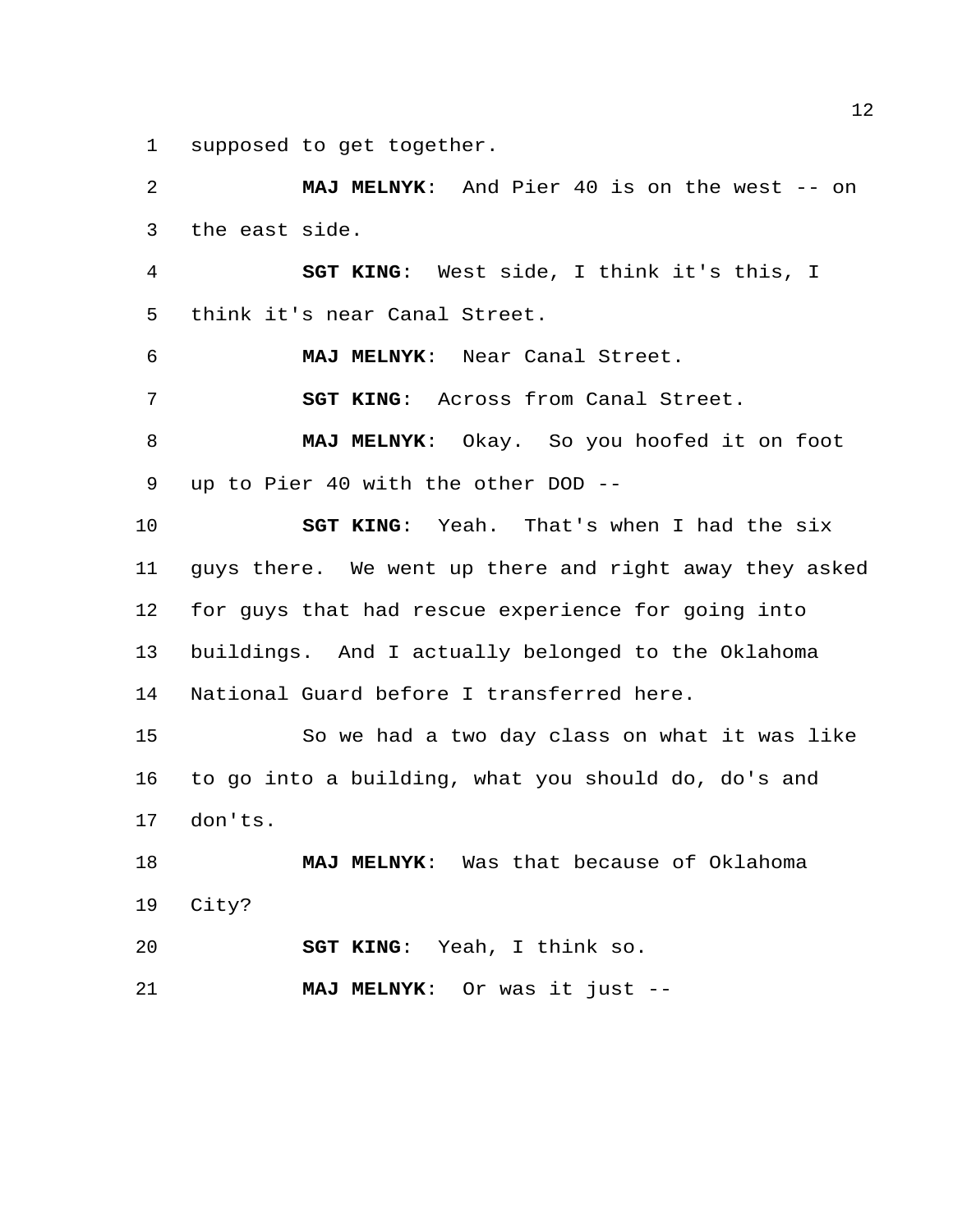**SGT KING**: Just a historical class, because the Oklahoma Guard was caught unprepared and they didn't want to have that happen again. **MAJ MELNYK**: Right. **SGT KING**: I was in a combat engineering unit there. So they just -- it was an interesting class. **MAJ MELNYK**: So you had some minimal training  $8 - -$  **SGT KING**: I don't know that I felt confident enough to -- **MAJ MELNYK**: So you didn't volunteer for that. **SGT KING**: Right. I was like sure, I'll go forward. But I didn't think we were going to be needed. I mean, there were literally thousands of firemen and cops and I felt as much as I could have helped, I thought those guys could help more. I mean, a fireman is used to that stuff. **MAJ MELNYK**: Right. **SGT KING**: Not on the same scale, by any means, but that's -- **MAJ MELNYK**: I don't know that anybody had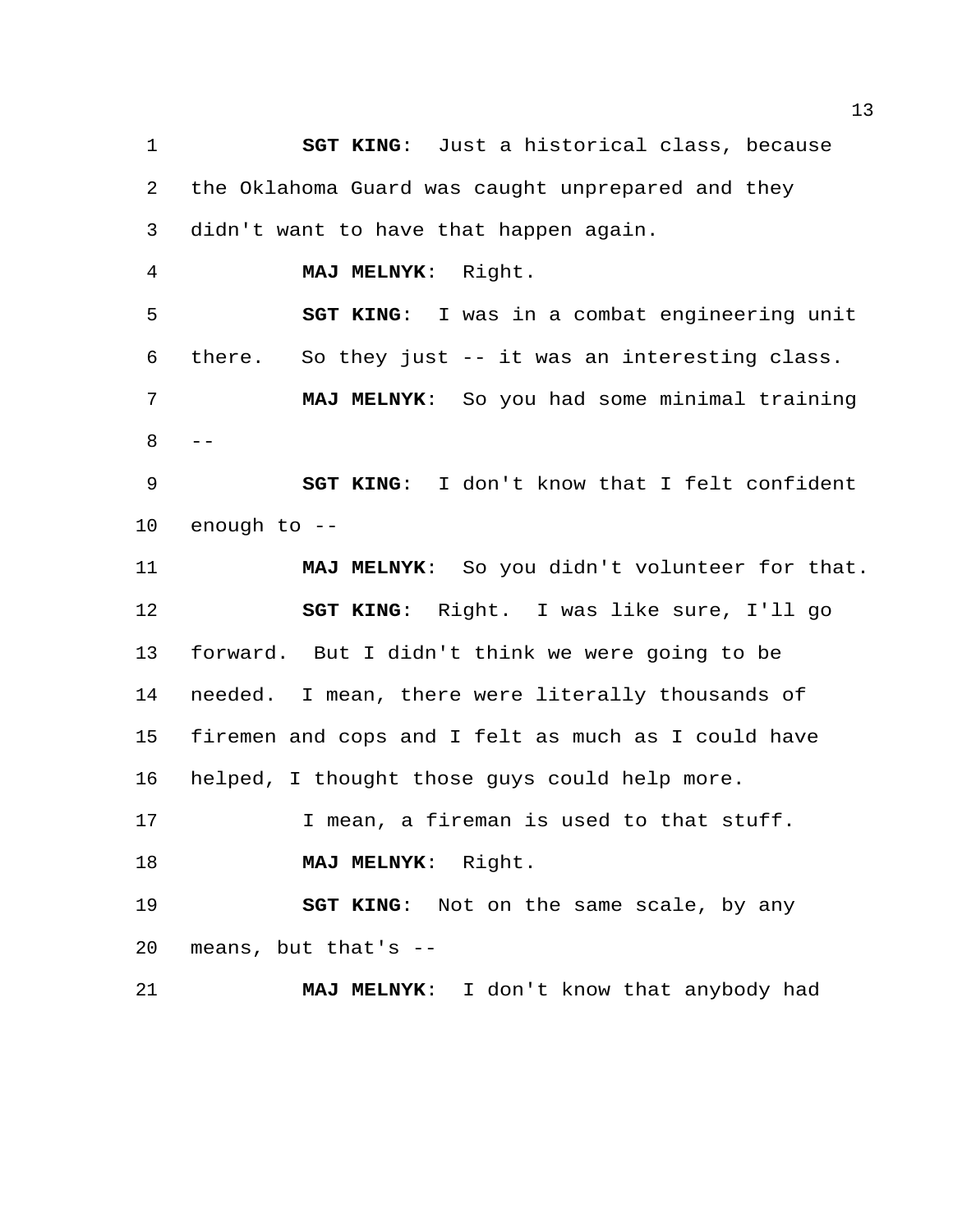seen it on that scale.

| 2  | <b>SGT KING:</b> But the smoke, they have the          |
|----|--------------------------------------------------------|
| 3  | respirators, the fire, they're just -- and they've got |
| 4  | command and control, and we didn't have any helmets.   |
| 5  | MAJ MELNYK: Right.                                     |
| 6  | SGT KING: We had to go and steal helmets from          |
| 7  | (inaudible,) taking them off trucks.                   |
| 8  | MAJ MELNYK: What happened then? You went up            |
| 9  | to Pier 40.                                            |
| 10 | <b>SGT KING:</b> We went to Pier 40. I actually        |
| 11 | caught a breather for about an hour. They took a       |
| 12 | roster. I've got that roster, the initial one, of who  |
| 13 | was there initially that we could count, conglomerate  |
| 14 | together, all their units.                             |
| 15 | And Michael Bloomberg was in the primaries             |
| 16 | here. I don't know if you follow city politics.        |
| 17 | MAJ MELNYK: As a Republican candidate for              |
| 18 | mayor.                                                 |
| 19 | SGT KING: Right. His company, Bloomberg, has           |
| 20 | the logistics center across from Pier 40. Well, at     |
| 21 | 4:00 o'clock, they had all this food. What it looked   |
|    |                                                        |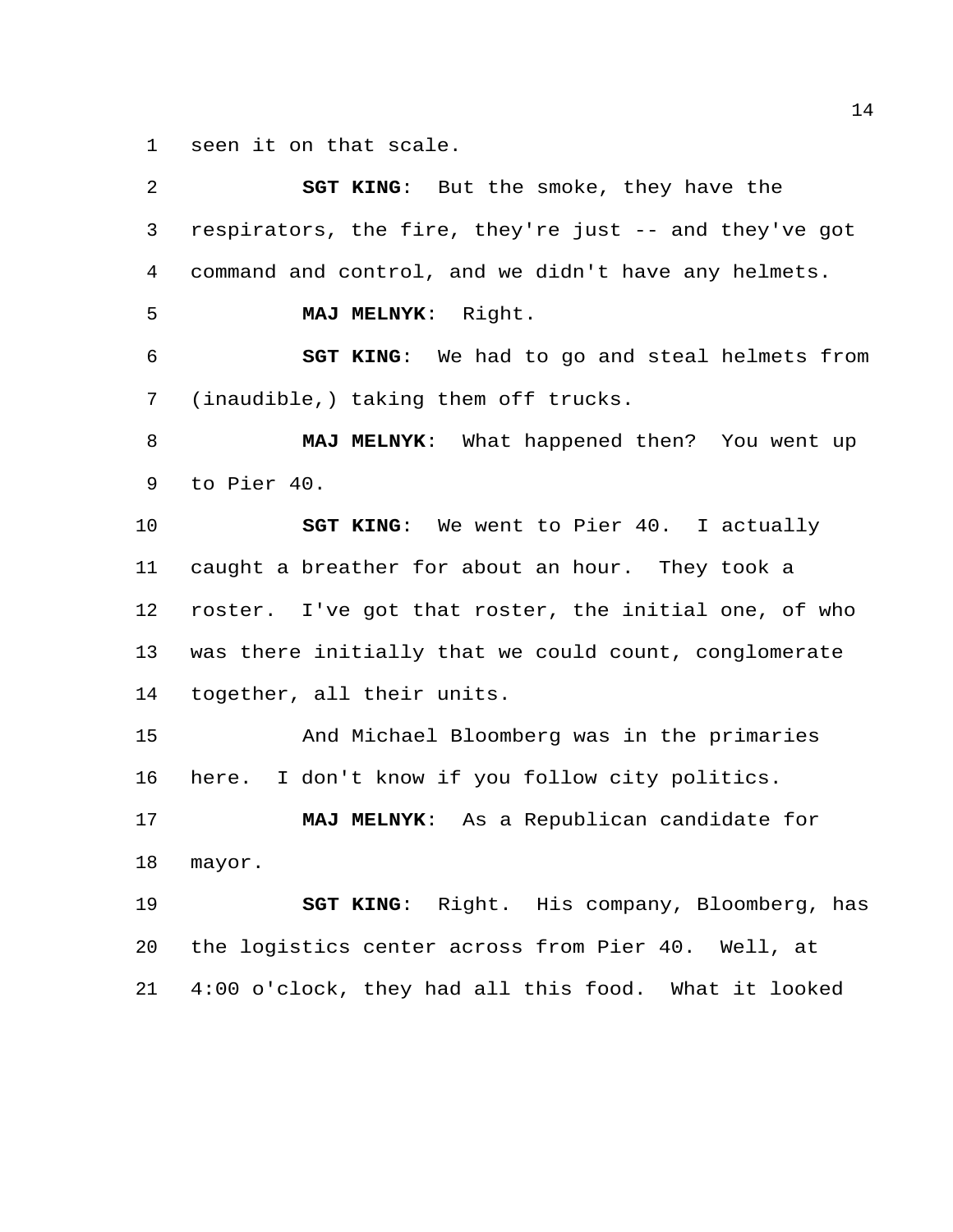like -- I mean, I've done a lot of stuff with political parties for primaries, public (inaudible) for political parties.

 It looked like it was his campaign headquarters, the catered food they already had for the campaign.

**MAJ MELNYK**: Right.

**SGT KING:** For the campaign workers.

**MAJ MELNYK**: Because Tuesday was the primary.

**SGT KING**: Right.

 **MAJ MELNYK**: Yeah. There was an election held.

 **SGT KING**: So we go in there and it's salmon and shrimp and, I mean, just excellent food, and it was actually a sign of things to come, because the food here has been tremendous.

 **MAJ MELNYK**: So you were -- they opened up their doors and invited in the people who were working on --

 **SGT KING**: Yeah. We had the whole center. We had access to all the phones. We could make any kind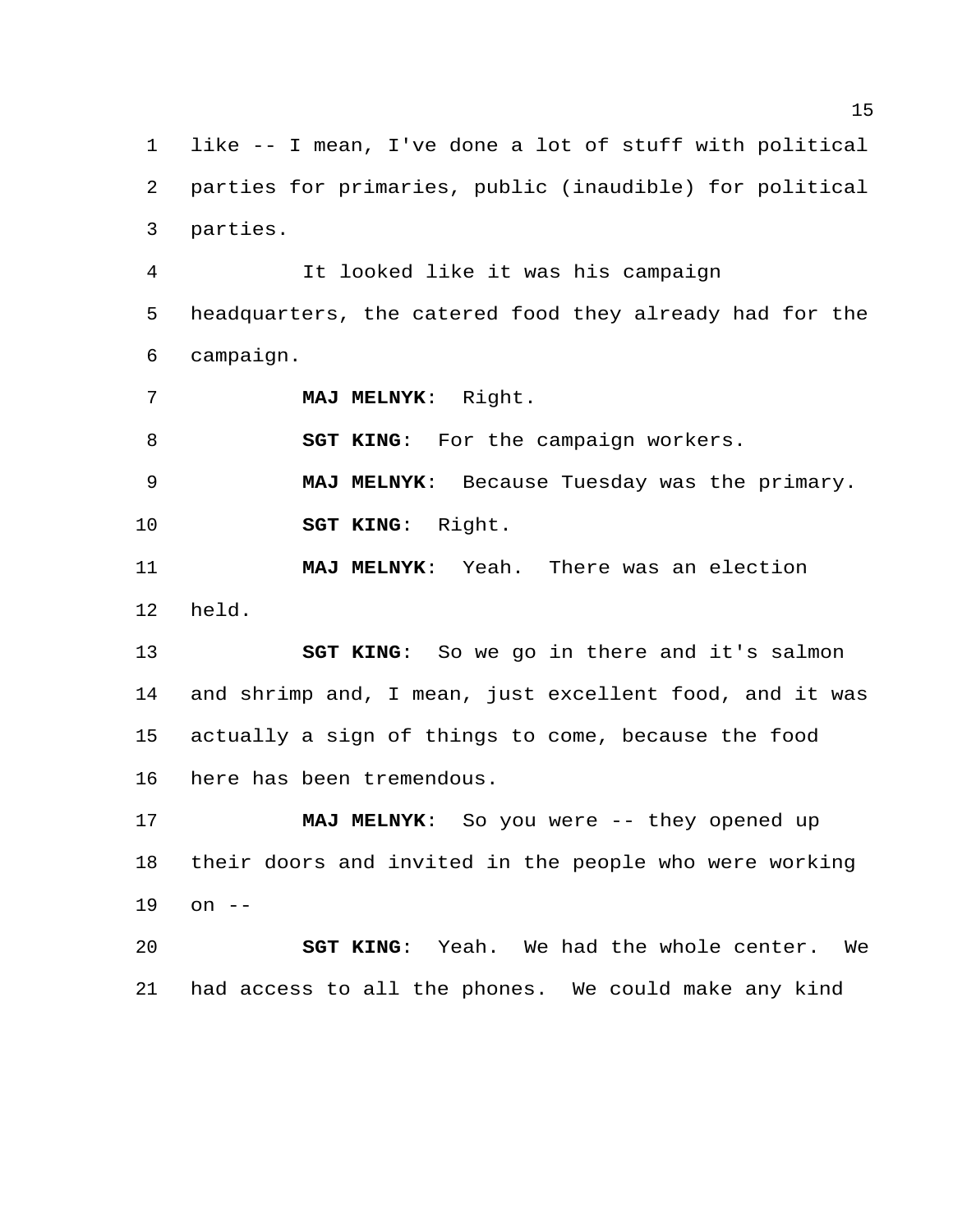of long distance phone call we wanted to make, call anywhere we wanted.

 **MAJ MELNYK**: Did you try and make a call? **SGT KING**: Sure. I called home. I called -- **MAJ MELNYK**: And you had success getting a phone line out.

**SGT KING:** Yeah. Actually, we --

 **MAJ MELNYK**: That was unusual, from what I have heard during the day.

 **SGT KING**: I don't know how. Yeah. We had no problem. I mean, I called -- there was this other Naval officer that was from Japan. There were a lot of active duty people that were there, that just reported in. Same thing. Just run at the sound of gunfire and get it done.

 And we're trying. We had access to the internet, high speed internet, and trying to find a phone number for Cabal Air Base. Now, we managed to trace one. We went through -- I mean, I do internet research. Part of my job is doing research.

21 I was able to track down his address by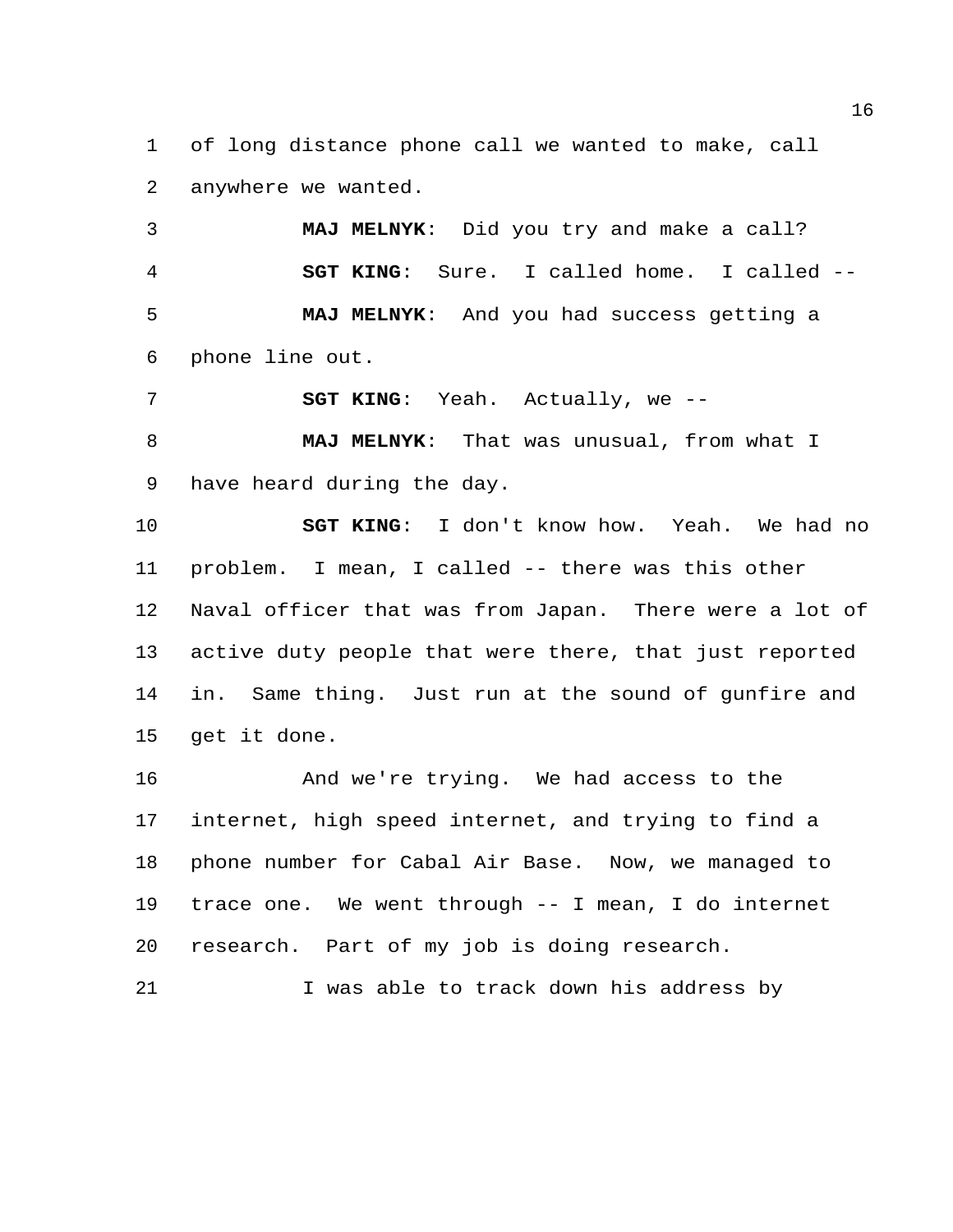finding the phone number to the headquarters in a Naval depot outside of Seattle, because they deal with Pacific fleets. So they knew a number to get in contact with Japan, and from there, boom, boom, boom, and we reported to him on site.

 **MAJ MELNYK**: So did you then go down with that unit, that ad hoc unit?

 **SGT KING**: Yeah. We went down and we assisted the firemen as best we could.

 **MAJ MELNYK**: How close were you then? **SGT KING**: On site, right there. And then they had some tactical officers, SWAT guys, and cops. They asked for guys to go up and start climbing buildings, go look for people, gawkers, because they started abandoning, pushing people back.

**MAJ MELNYK**: Right.

 **SGT KING**: So we had to go up a whole bunch of flight of steps and start clearing buildings, room to room. Whatever was -- and there was talk, you know, look for secondaries, look for secondaries, look for -- pay attention.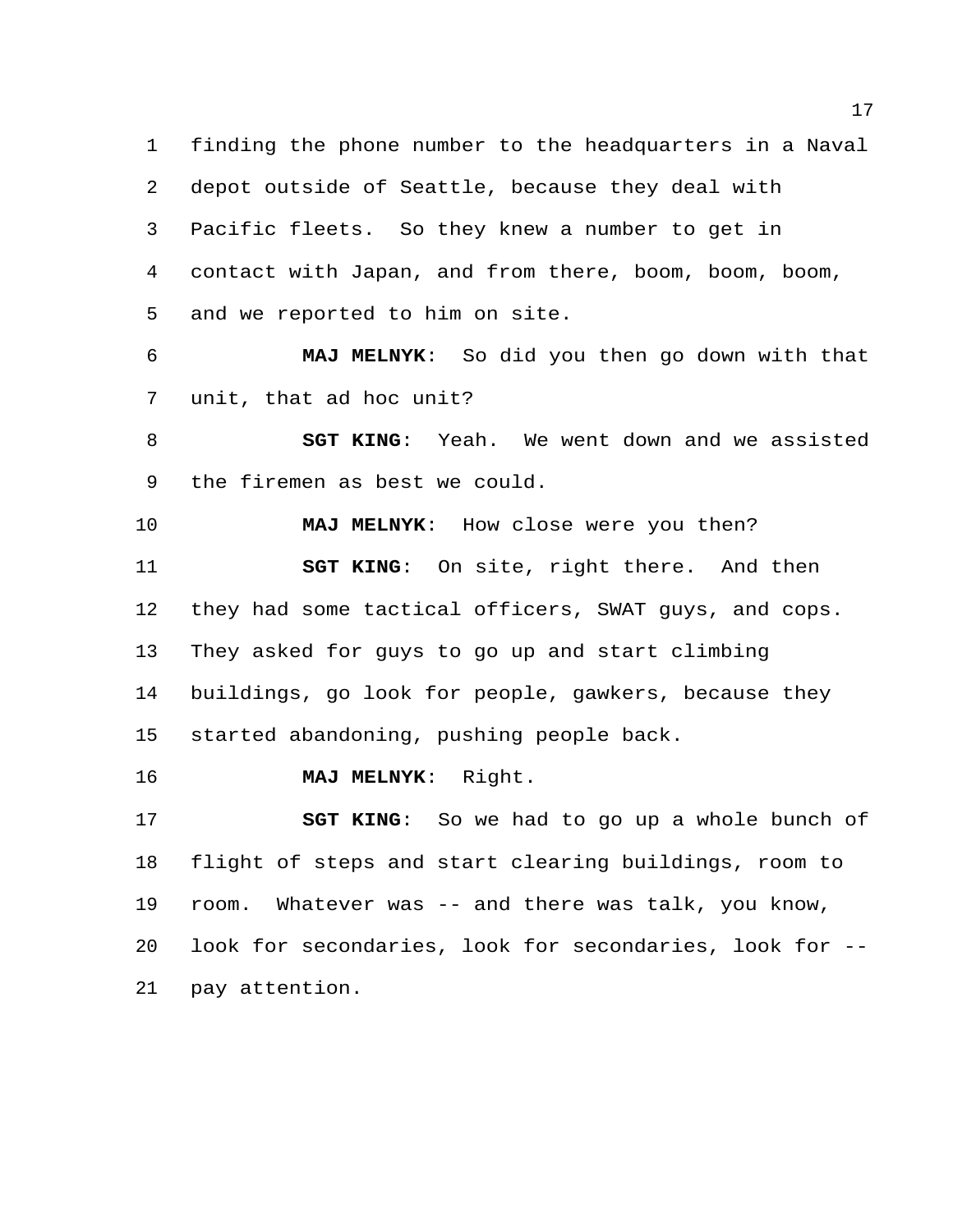Right away, security started getting really tight. Like to get back in --

 **MAJ MELNYK**: What do you mean by look for secondaries?

 **SGT KING**: Well, that's some of the stuff many of the guys kept telling the cops, because there's terrorists in Israel, if you read, what they do is they'll plant one bomb.

**MAJ MELNYK**: Right.

 **SGT KING**: And that might not be the big one and they'll suck all the police in and then the second one will go off.

 **MAJ MELNYK**: Okay. So you guys were searching for bombs that might have been planted on site.

 **SGT KING**: Well, not really. That's what we were just telling people. But then we were going up buildings.

**MAJ MELNYK**: Right.

 **SGT KING**: Looking up buildings, you know, going to roof tops. That's -- what was in the streets and what was on the roof tops was some of the most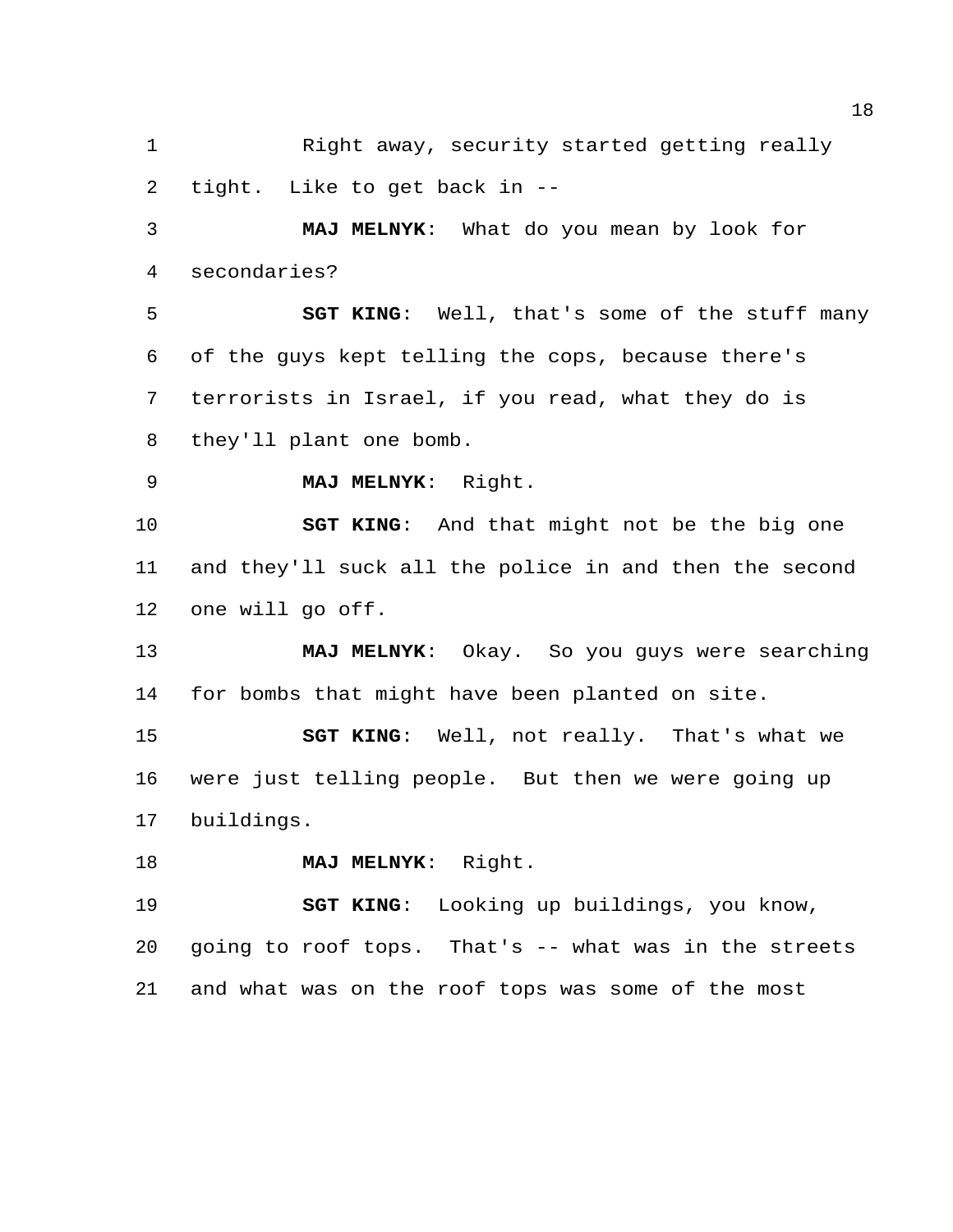disgusting stuff I've ever seen in my life. Body parts all over the place.

 We found a woman in a chair. She was still in her airplane seat, up on a roof, behind where the plane hit. I seen that. The explosion just flipped her back, one block back. So --

**MAJ MELNYK**: Pretty gruesome.

 **SGT KING**: Yeah. I've never seen anything like that.

 **MAJ MELNYK**: So at what point did you get back to Guard duty? At what point did you determine, hey, you know, my Guard unit is probably on scene, or did you…?

 **SGT KING**: The organized us into search parties, because they decided they would use us. Then they decided that they weren't going to use us.

**MAJ MELNYK**: Who is they?

**SGT KING**: The -- whoever.

 **MAJ MELNYK**: You just took your orders from -- **SGT KING**: We organized in Stuyvesant High School. It's on Rector Street.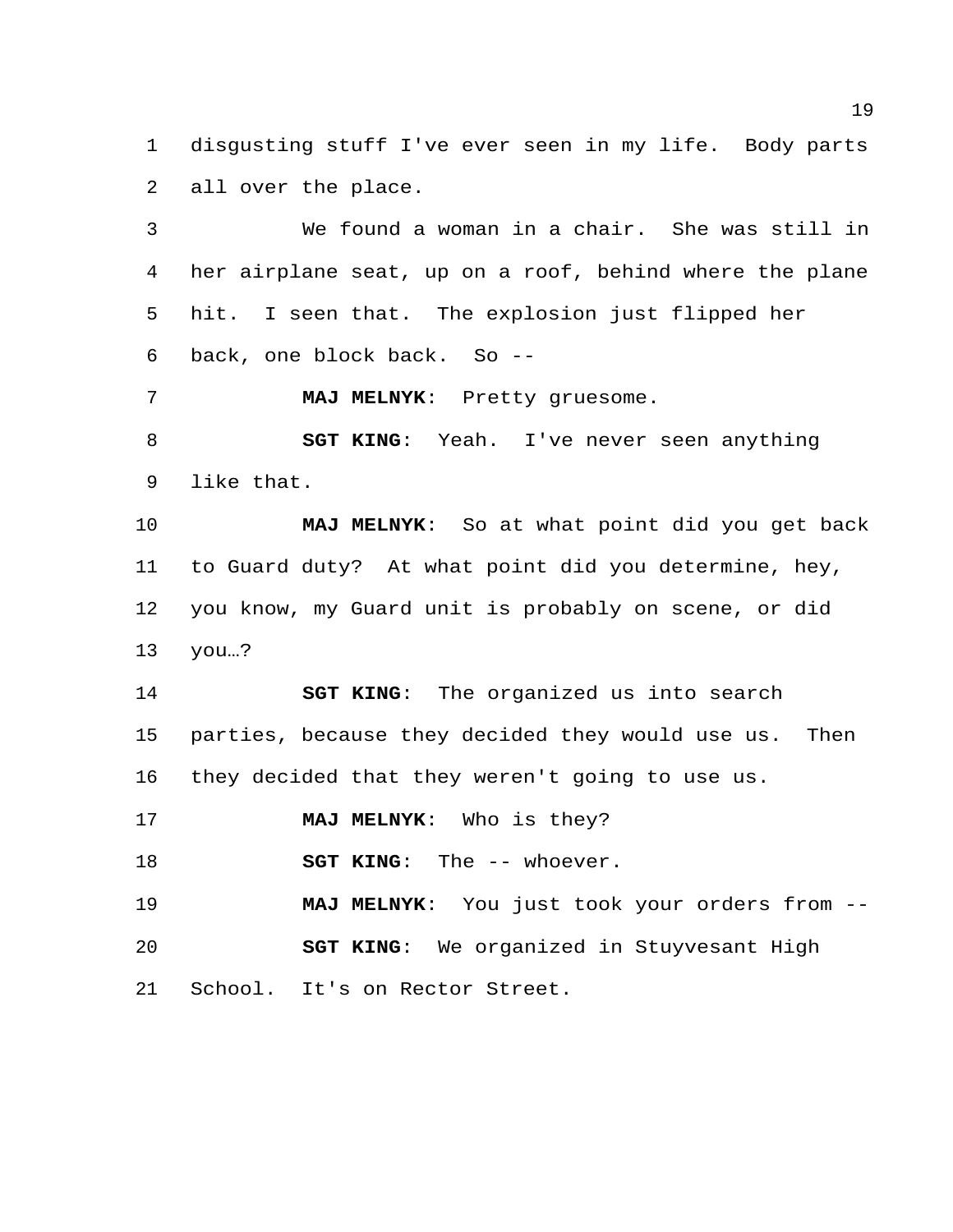**MAJ MELNYK**: Right. On the west side.

 **SGT KING**: Right. We organized there in the auditorium and then we started practicing and started getting in groups. That's when we were organizing the groups.

 **MAJ MELNYK**: And you started practicing what? **SGT KING**: Just going over, okay, what are the procedures for going into a building, check yourself, buddy teams, you know. Really basic stuff. But common sense, that's -- tapering down our uniforms so that we didn't snag anything, doing that sort of stuff.

 That was probably like from 10:00 o'clock until four in the morning.

 Then we got word that any New York National Guard personnel that were on site had to report to their unit.

**MAJ MELNYK**: Right.

 **SGT KING**: Which we didn't do. We just -- I put a call into this unit and said, you know, I'm down here, sure you're going to be coming down here, if you need me, I'll find you, it's not that big down here.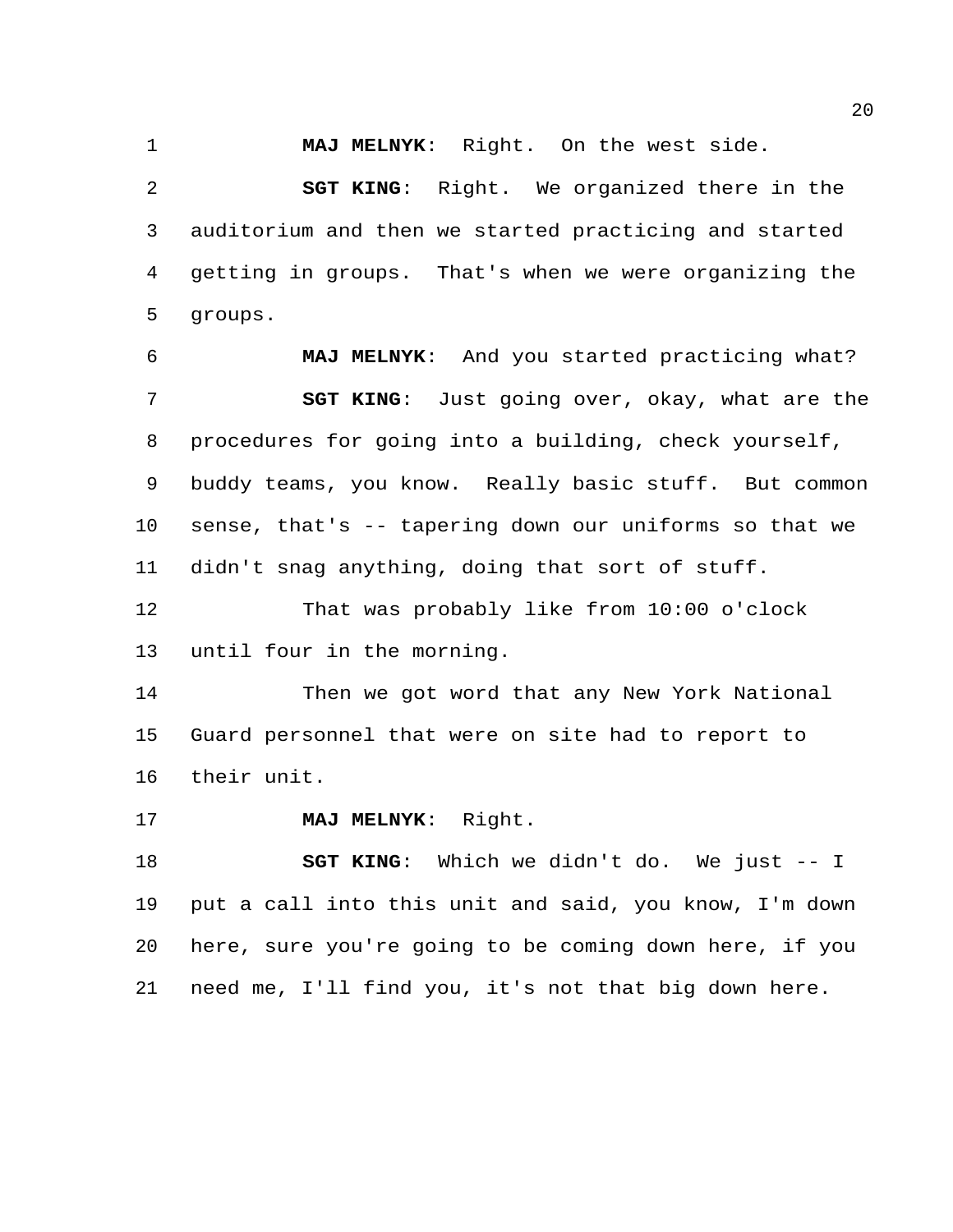And that's eventually what happened. I slept between 4:30 and six. I don't remember when I -- I didn't have a watch, but I remember asking, it was like -- I had been up for a little bit and it was like 6:15, 6:20.

 I saw colonel [LTC Geoffrey] Slack the battalion commander walk by. My commander, CPT Daniels was behind him.

 So I just tagged around. And that was the -- basically, what it was was the commander, of all the company commanders, walking the perimeter, setting the perimeter, and I got to walk and be a part of that.

 **MAJ MELNYK**: So this is, roughly, seven in the morning, Wednesday morning.

 **SGT KING**: Right. And then did that and we found -- we set -- went out to Battery Park and set up where our TOC was going to be, just set the location, didn't actually set the TOC up.

 **MAJ MELNYK**: TOC being tactical operations center.

**SGT KING**: Correct.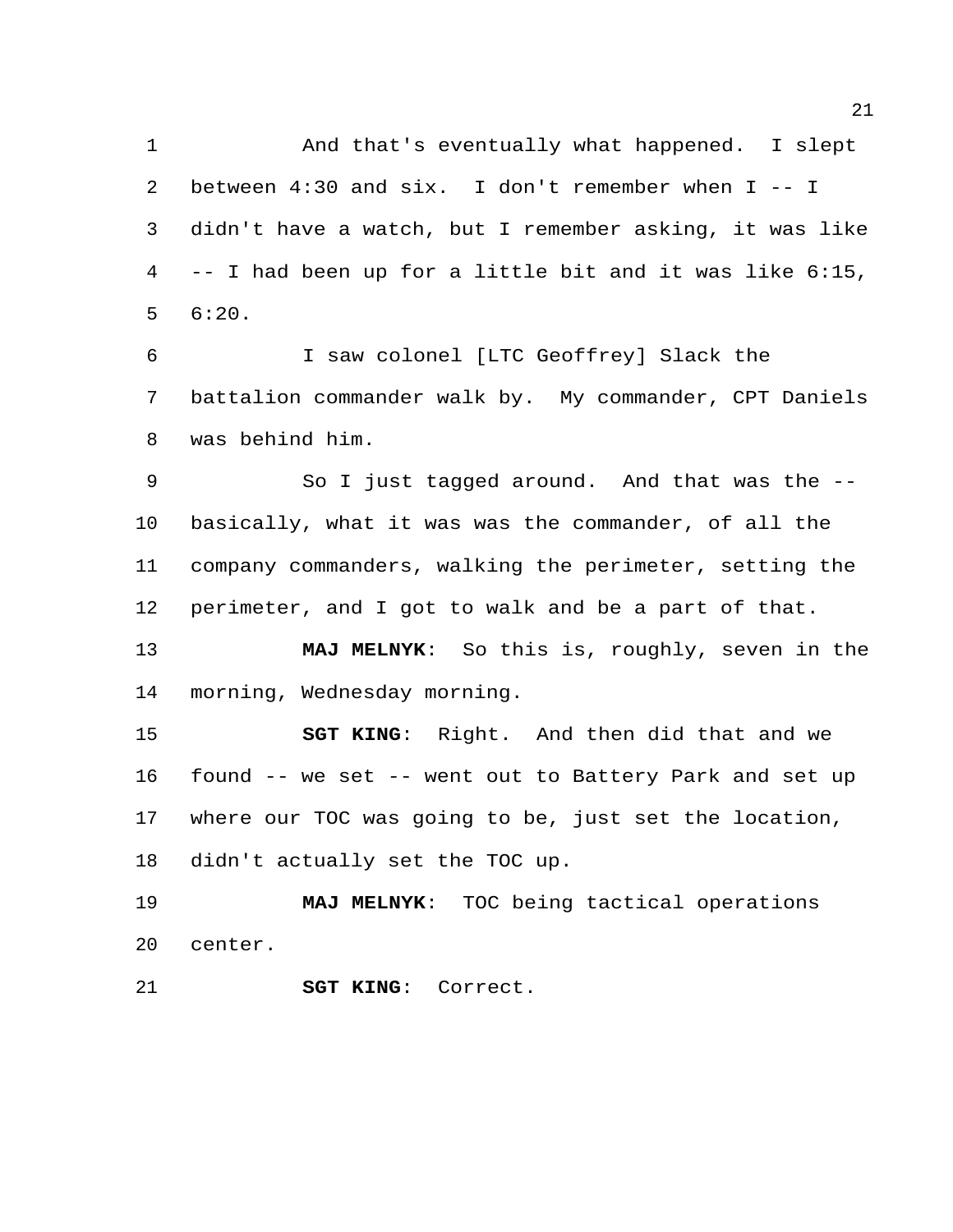**MAJ MELNYK**: Just so someone who is not in the military listening to this tape will know the acronyms that you use.

**SGT KING**: Okay.

**MAJ MELNYK**: All right.

 **SGT KING**: And then we found a telephone and I called the operator and tried to get both phones functioning. I let her know (inaudible) receive phone calls from there right away. But you couldn't receive, you could only send.

 So it was better than nothing. And then I hooked up with my platoon, the scout platoon, and they immediately sent us out and we patrolled -- well, we walked the perimeter, just moving, it would be immediate reaction force. So we walked the entire perimeter, again, for where all the units were to be. **MAJ MELNYK**: So that you could familiarize yourself with --

 **SGT KING**: So that we knew where everything was, roughly. If we had to get somewhere fast, we could orientate and move.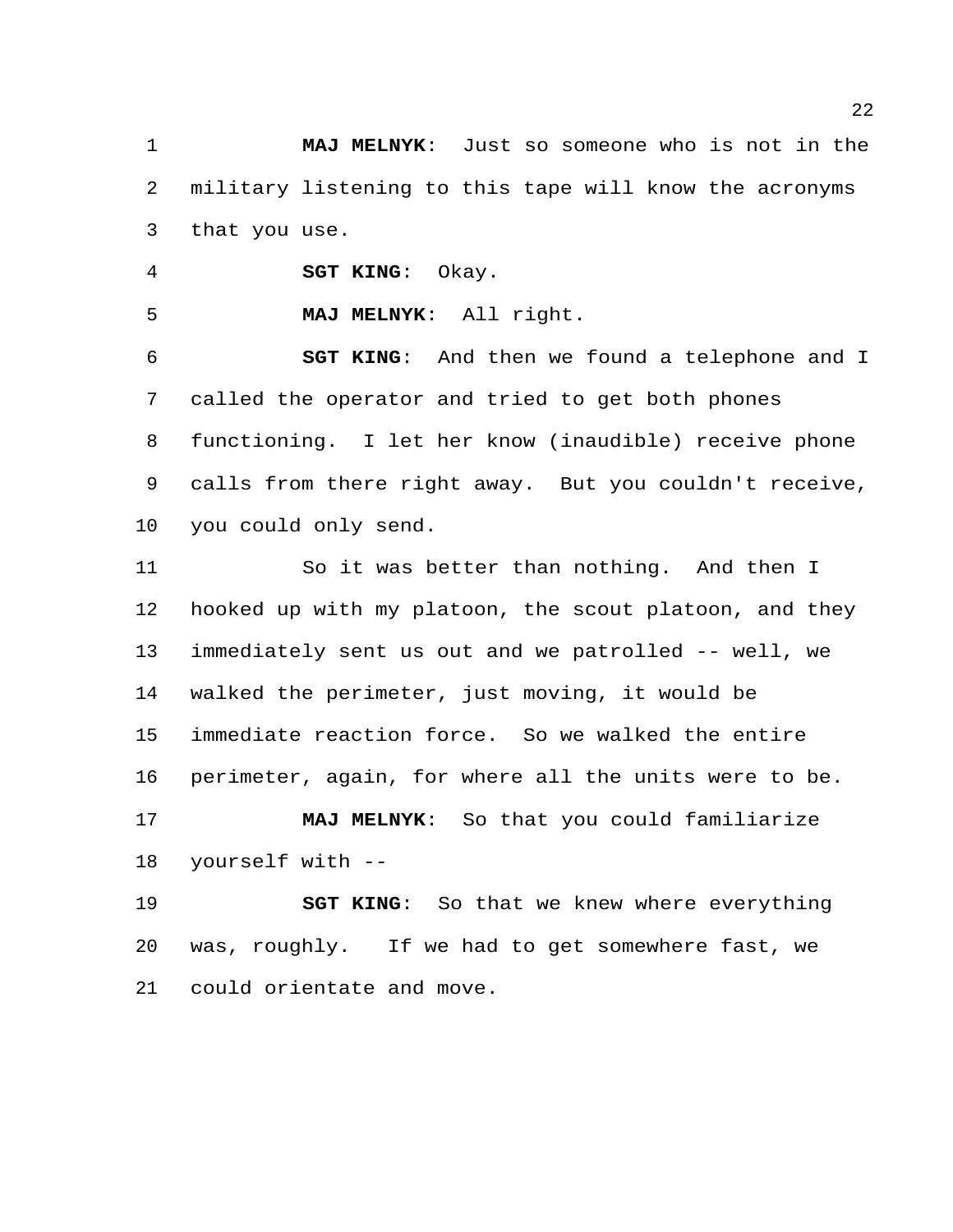**MAJ MELNYK**: You were dismounted or mounted? **SGT KING**: Dismounted. **MAJ MELNYK**: Okay. So all on foot. **SGT KING**: All on foot. **MAJ MELNYK**: Where did you stage to be ready to deploy? **SGT KING**: Battery Park City. **MAJ MELNYK**: So near where the TOC was located. **SGT KING**: Right. Exactly right behind it, a little strip of grass there. And we really didn't -- we didn't leave until -- well, we slept at the armory that night, but that was that was the last night we slept at the armory. We slept in the Battery Park City from Wednesday morning -- we stayed in Battery Park City from Wednesday morning until Monday. We hadn't gone back. This is the first I've seen the armory. **MAJ MELNYK**: Today is Monday. **SGT KING**: Right. **MAJ MELNYK**: So you came back last night, I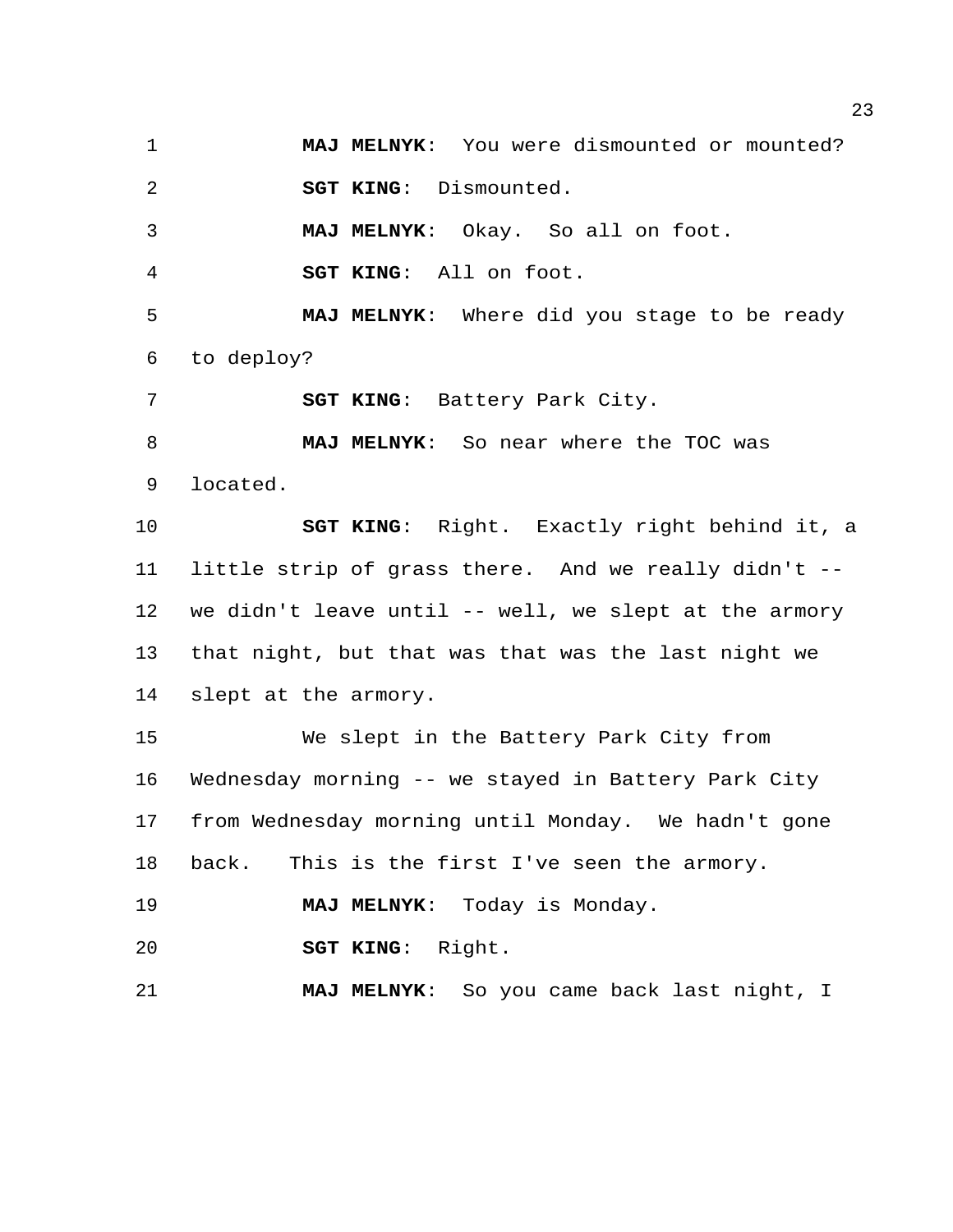assume.

 **SGT KING**: No, I didn't. I slept outside. **MAJ MELNYK**: You slept in Battery Park City last night, as well? **SGT KING**: Correct. **MAJ MELNYK**: So most of the battalion was back, but the scouts were not. **SGT KING**: Roger. **MAJ MELNYK**: So Wednesday night, Thursday night, Friday night. **SGT KING**: We slept out there. And the first night, we didn't bring -- we didn't bring our gear to sleep, but it was okay. We got some blankets from the civilians and we were okay, til it rained. Then we got on the vehicles and we're okay. It wasn't the most comfortable evening, but it was better than the guys in the rubble. **MAJ MELNYK**: What other missions did the scouts perform? **SGT KING**: Well, primarily what we did is we acted as a screen, because at first they only did three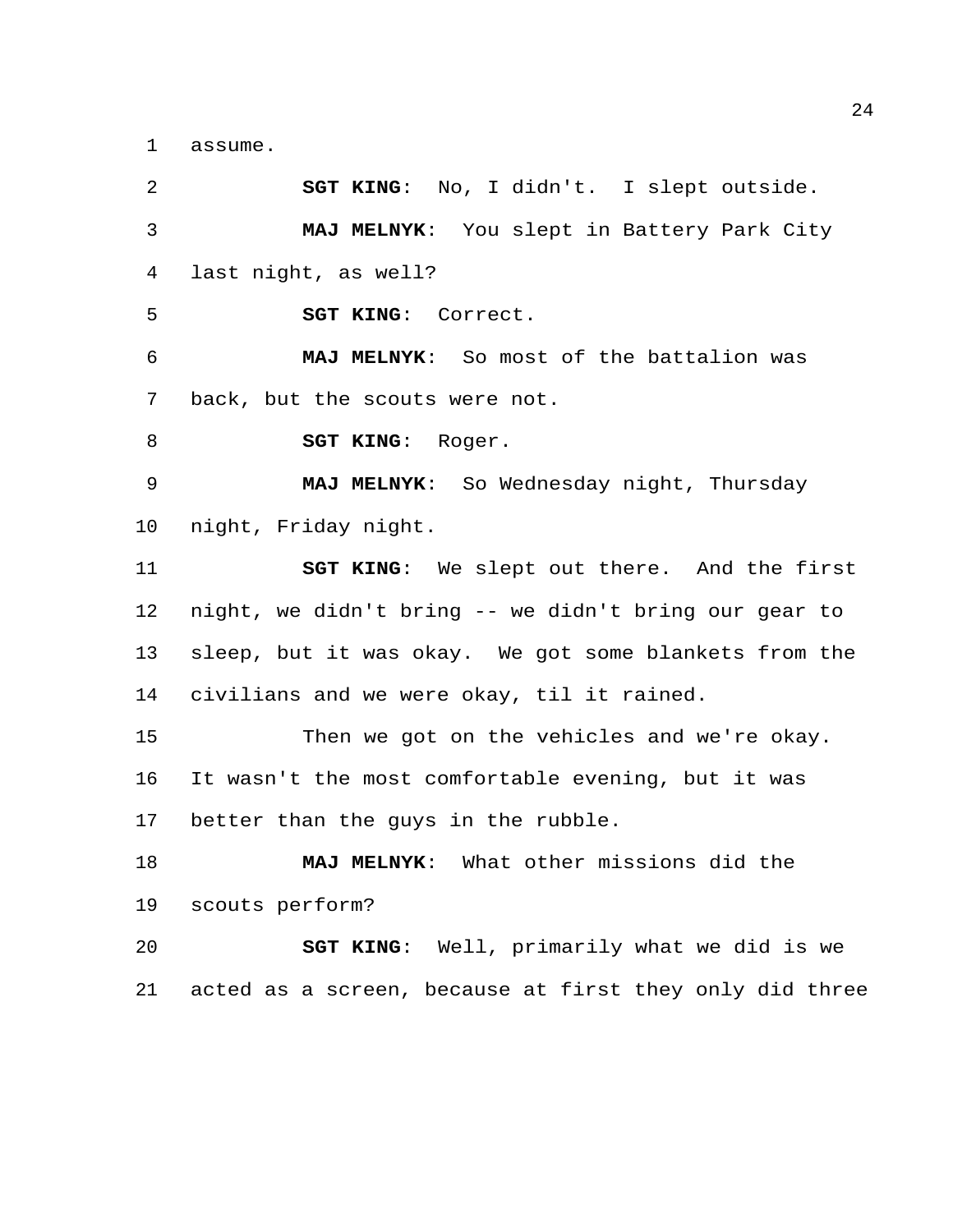quarters. They felt that would be enough, but there's -- lower Manhattan is like a sieve and people were sneaking by.

 **MAJ MELNYK**: Where was it open? **SGT KING**: The bank side, along Vessey Street. **MAJ MELNYK**: Are you talking the river side or the south end?

**SGT KING:** No. The south end.

 **MAJ MELNYK**: The south end, along Vessey Street.

 **SGT KING**: Along Vessey Street is where we set up a picket. There was six guys there and we had to pick -- Charlie Company was somehow or other deployed late. I don't know what the deal there was, but we had guys on the north, northwest near the marina, I guess along Barclay.

 I didn't see where they all were. So we had to divide the platoon and we basically -- we didn't know how long we were going to be there, so we didn't post everybody.

We covered our sector, but we had to assume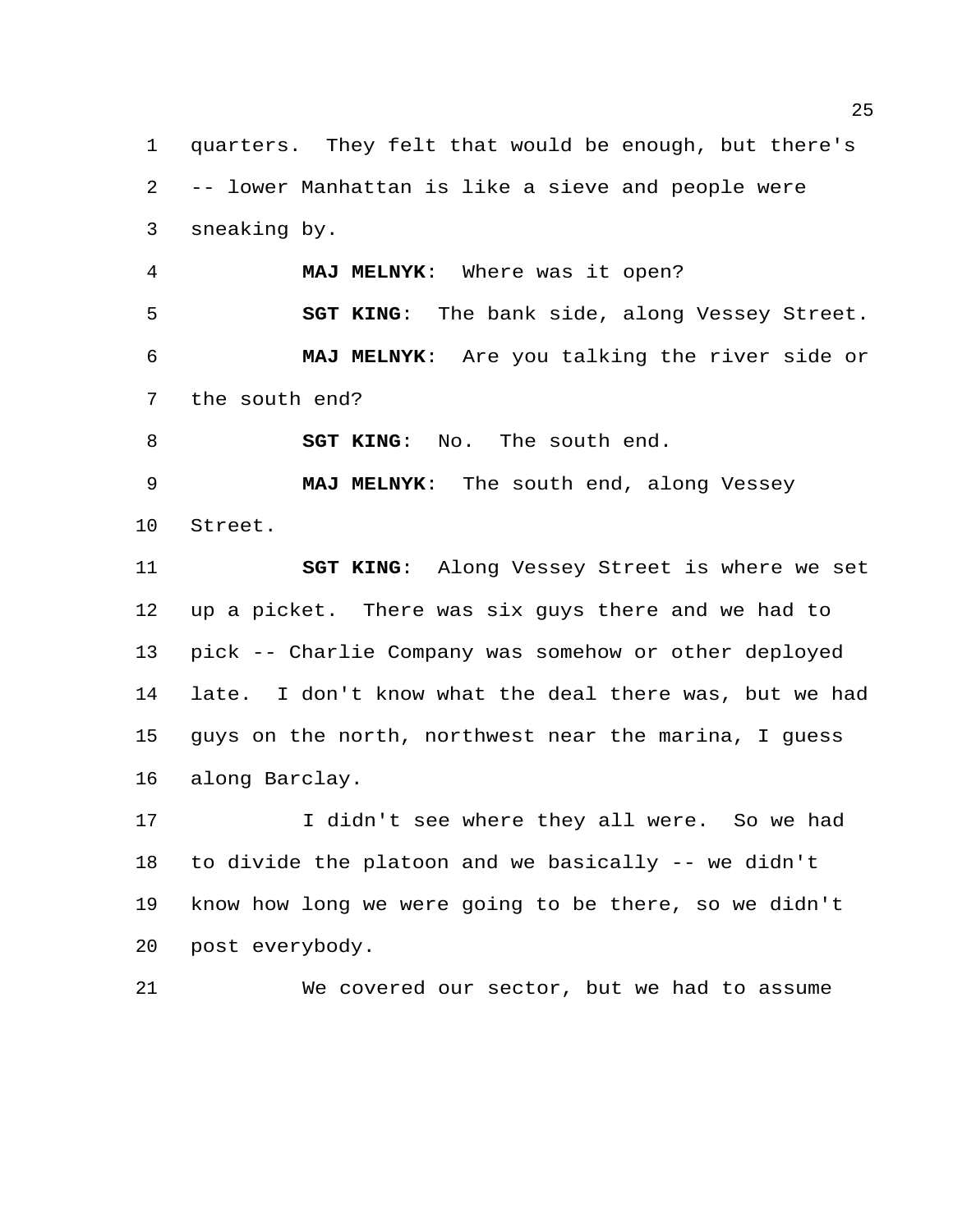this was going to be 24 hours til we were going to leave. So right away, we got to square away our platoon, so right away, we organized it so we had enough so we could relieve people and not be over- taxing, because you got to be alert (inaudible.) **MAJ MELNYK**: Did you get relieved by another unit? At what point did that happen? **SGT KING**: Like 8:00 o'clock at night. So we got there, we got posted by 8:00 o'clock in the morning. It was very early in the morning. **MAJ MELNYK**: Wednesday morning? **SGT KING**: Yeah. It was like an hour after I hooked up with the company. We were on post. And about 8:00 o'clock, we got relieved, and I can't even remember the name of the unit who relieved us. We had to stop a lot of people from going in. Curiosity seekers, trying to take photos and stuff. Orders put out, no photos, no photos at all. **MAJ MELNYK**: So you turned them back. Did you  $20 - -$ **SGT KING**: We turned them back and --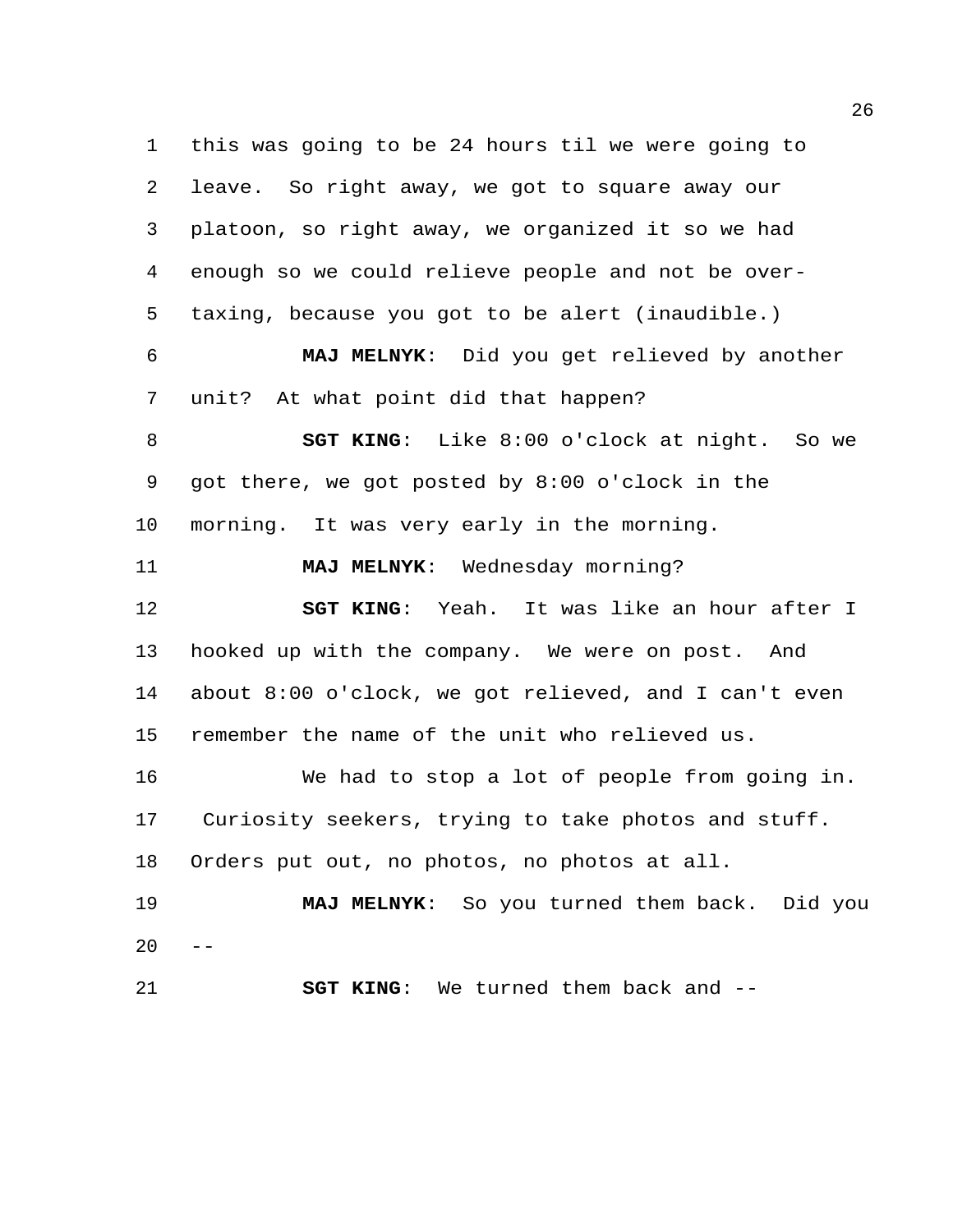**MAJ MELNYK**: Were there any people that you detained?

 **SGT KING**: No, but we could have. But we had -- basically, we were understanding. I mean, curiosity, people want to go see it.

 **MAJ MELNYK**: What were your instructions? Who were you to let by? I mean, did you have any kind of printed rules of engagement? I mean, I know it's the wrong term, you weren't armed, but --

**SGT KING**: No.

 **MAJ MELNYK**: What were your instructions in terms of dealing with the public and the emergency workers and who would give you orders?

 **SGT KING**: Badges, firemen, and obvious construction workers. Anybody else had to turn away, they had to go elsewhere. Then they'd ask, you know, well, where do I go. I don't know that. That's not my job. Go that way.

 **MAJ MELNYK**: And you took your orders from? **SGT KING**: From my company commander. Even the police weren't allowed, either that day, and it's a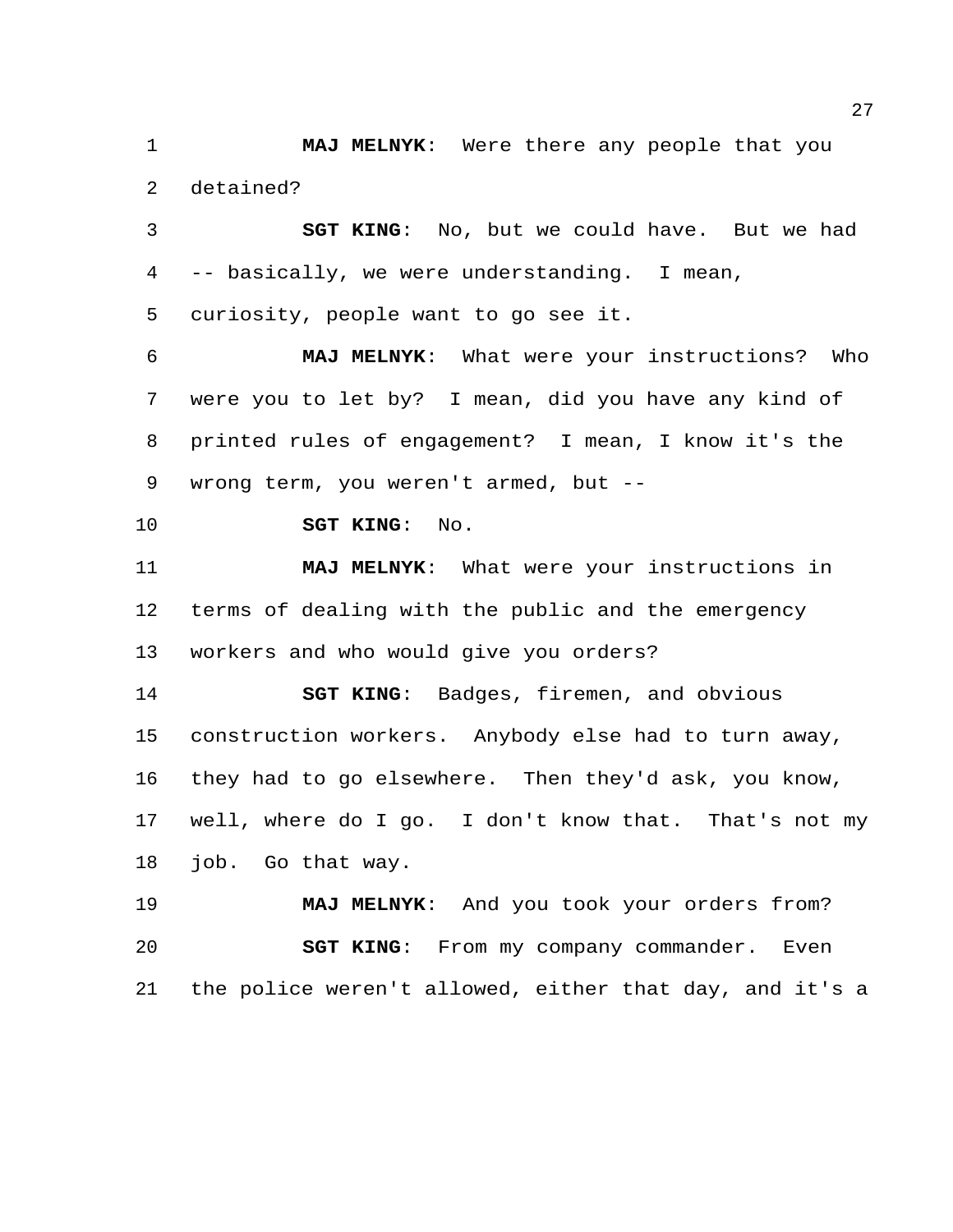little fuzzy, either that day or the next day, I'm pretty sure it was that day, later on in the day, people were trying to get back into their apartments and we weren't letting people.

 **MAJ MELNYK**: This is Wednesday, the day after. **SGT KING**: Right. Yeah. That was Wednesday. I'm fairly certain it was Wednesday.

 People were trying to get into their apartments or their businesses and we're just telling them no, no one is going into their apartment. And one woman, she was like, well, my dog is in there. Well, your dog has got water, he'll be fine.

 She says, well, she's only got one bowl of water. No, she's got more water than that. There's plenty of water in that toilet. My dog doesn't drink toilet water.

 **MAJ MELNYK**: So you supplemented the line companies by pulling picket duty.

**SGT KING**: Correct.

**MAJ MELNYK**: What else did you do?

**SGT KING**: That was okay. That was fine. It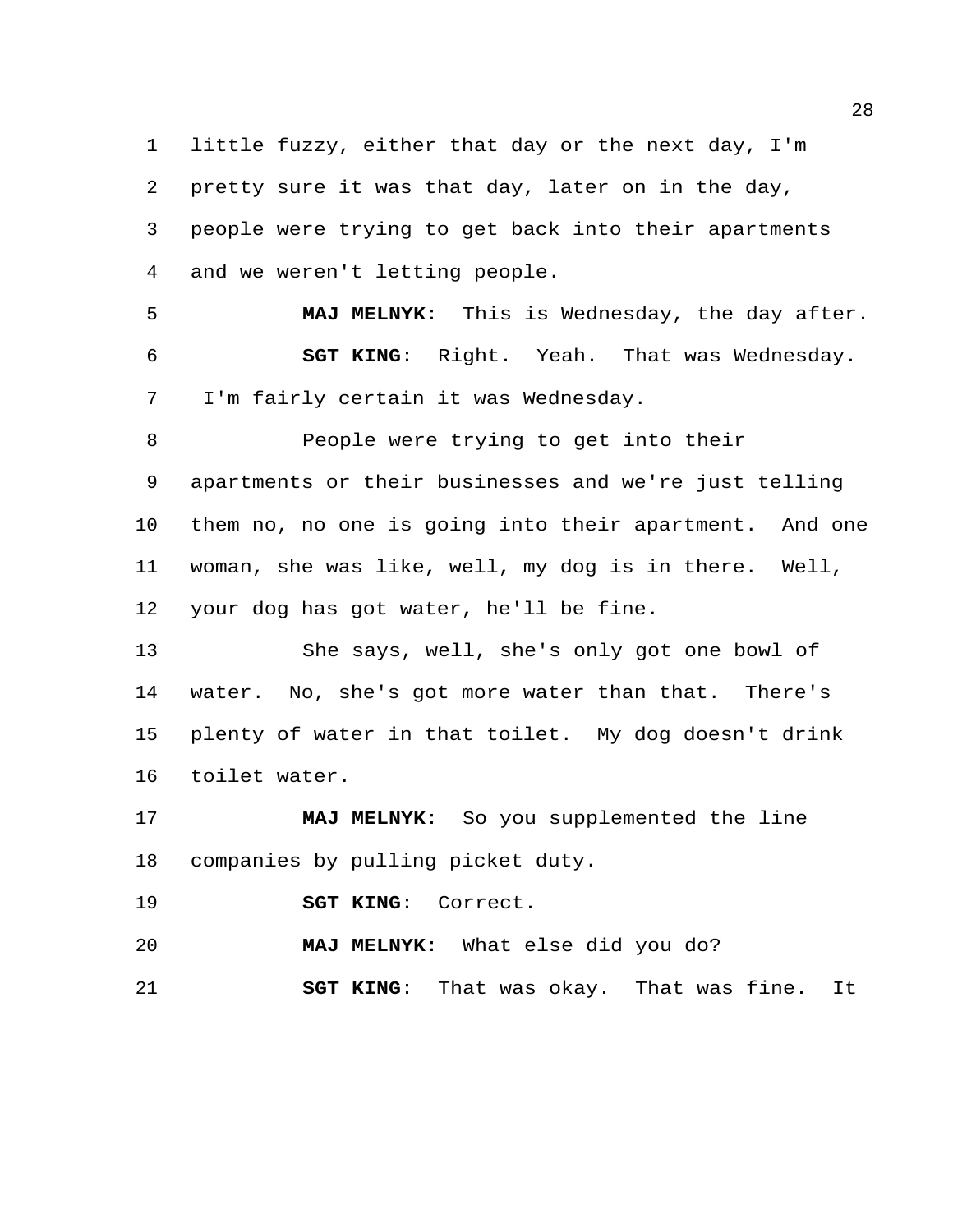was very frustrating doing that, though, because everybody wanted to get up on the pile and start digging.

 Then that night we went back and we found out that someone had broken into the morgue. So they wanted a quick reaction force always on site. So then scouts, fine, we'll stay down there. We'll stay here. **MAJ MELNYK**: So Wednesday night you went back

to the armory.

**SGT KING**: Correct.

 **MAJ MELNYK**: And you got word, what, Thursday that the morgue had been broken into.

**SGT KING**: Right.

 **MAJ MELNYK**: Where was this morgue; do you know?

 **SGT KING**: I've heard it was one block from the site.

 **MAJ MELNYK**: Okay. So from that point on, the scouts were staged down at Battery Park City at night. **SGT KING**: AS a reaction force, because the police were really -- see, the police weren't really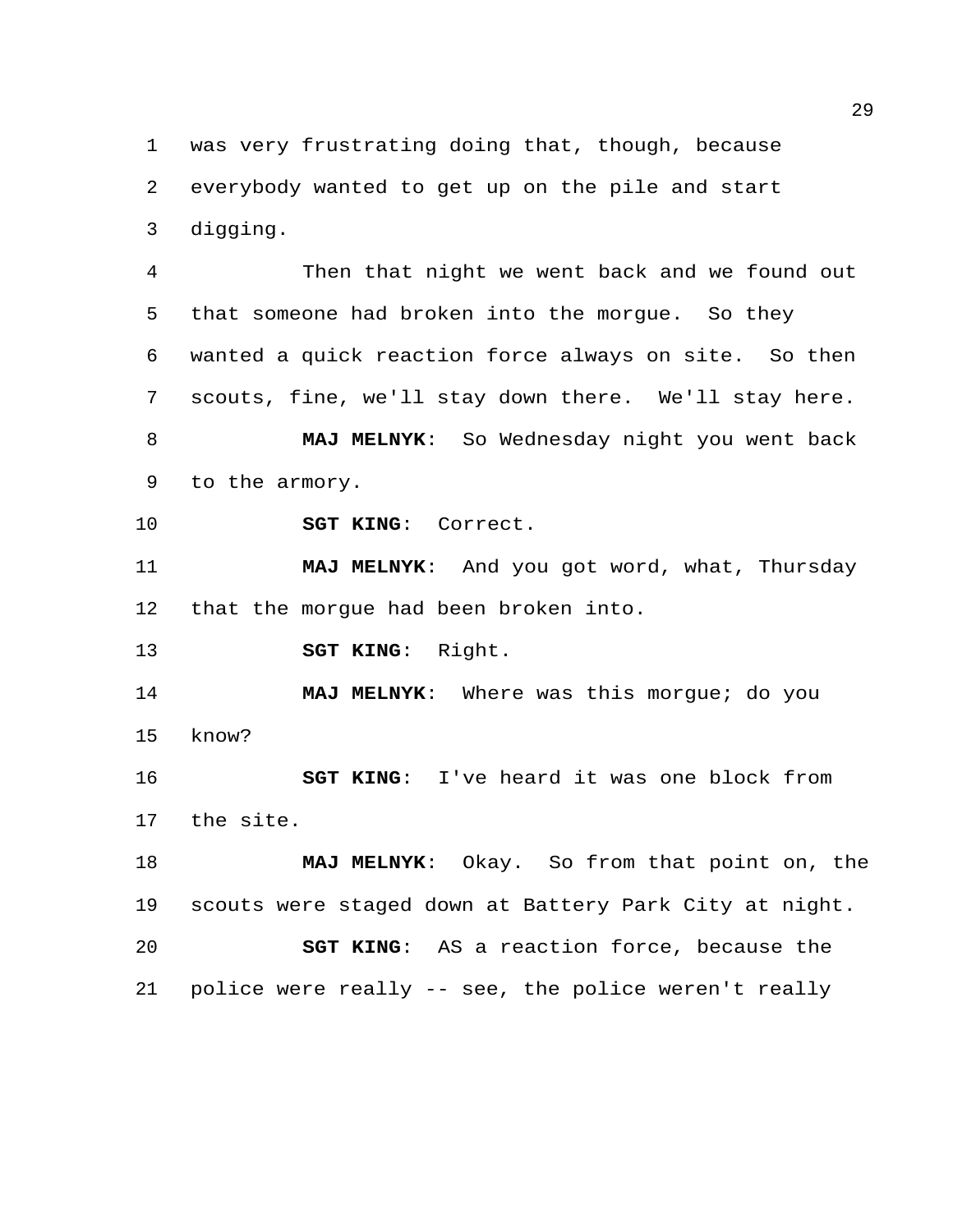paying attention to security. They were more focused on getting in the pile.

 I mean, they were doing their job, if it was pointed out, but it was really hectic. They were missing people. No one was in charge. Now it's organized, but before, forget about it. It wasn't even vaguely organized.

 You know, it was a dangerous time. People trying to get in. The other thing you -- probably the most rewarding thing we've done, I've done in my entire service in the military, though, was yesterday, being Sunday, and Saturday, we took people up to their apartments, after two days of turning people away from their apartments, because we didn't have the manpower. We spun off 30 people roughly, not just scouts. But whenever we didn't have a scout mission, we go escort people up and take them to their apartments, give them 15 minutes to get their stuff, take them back.

 Between that time, though, I guess Friday, on Friday we began on the process of going up on the roofs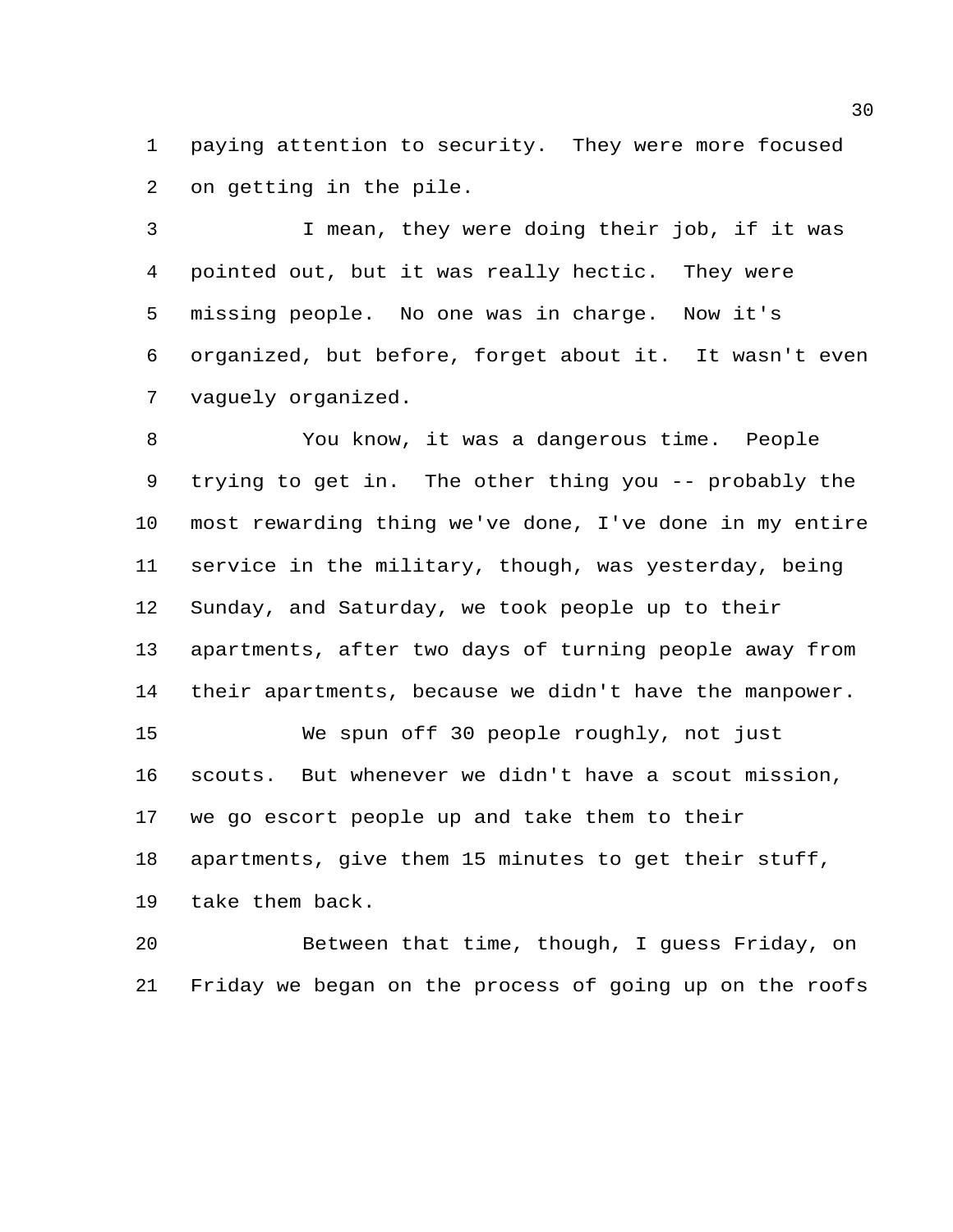south and west of the site and we had the whole platoon and we'd pair up two men, two Guardsmen with two cops, and we'd go up on the roof tops, check the roof tops for any kind of evidence, whether it was physical remains, personal effects, or aircraft parts.

 We found a little -- a few things, an ear, some skin, and about a block and a half way, actually, more than that, had about -- I think it's building 250 on Albany Street, we found a hat that said World Trade Center fire (inaudible) or floor (inaudible) and that's a good distance away.

 **MAJ MELNYK**: So it sounds like you had a variety of missions that the scouts were tasked to do. **SGT KING**: Yeah. And there were many even varied. There was a lot of steps. I climbed up -- I estimate -- I mean, I counted, at a stretch, you know, 200 flights in one day, 250 the next day. So I've done a lot of -- conservatively, 550 flights of stairs in three days. Legs were pretty much jello.

 **MAJ MELNYK**: You were ready to go home and get a rest. So you came back this morning from Battery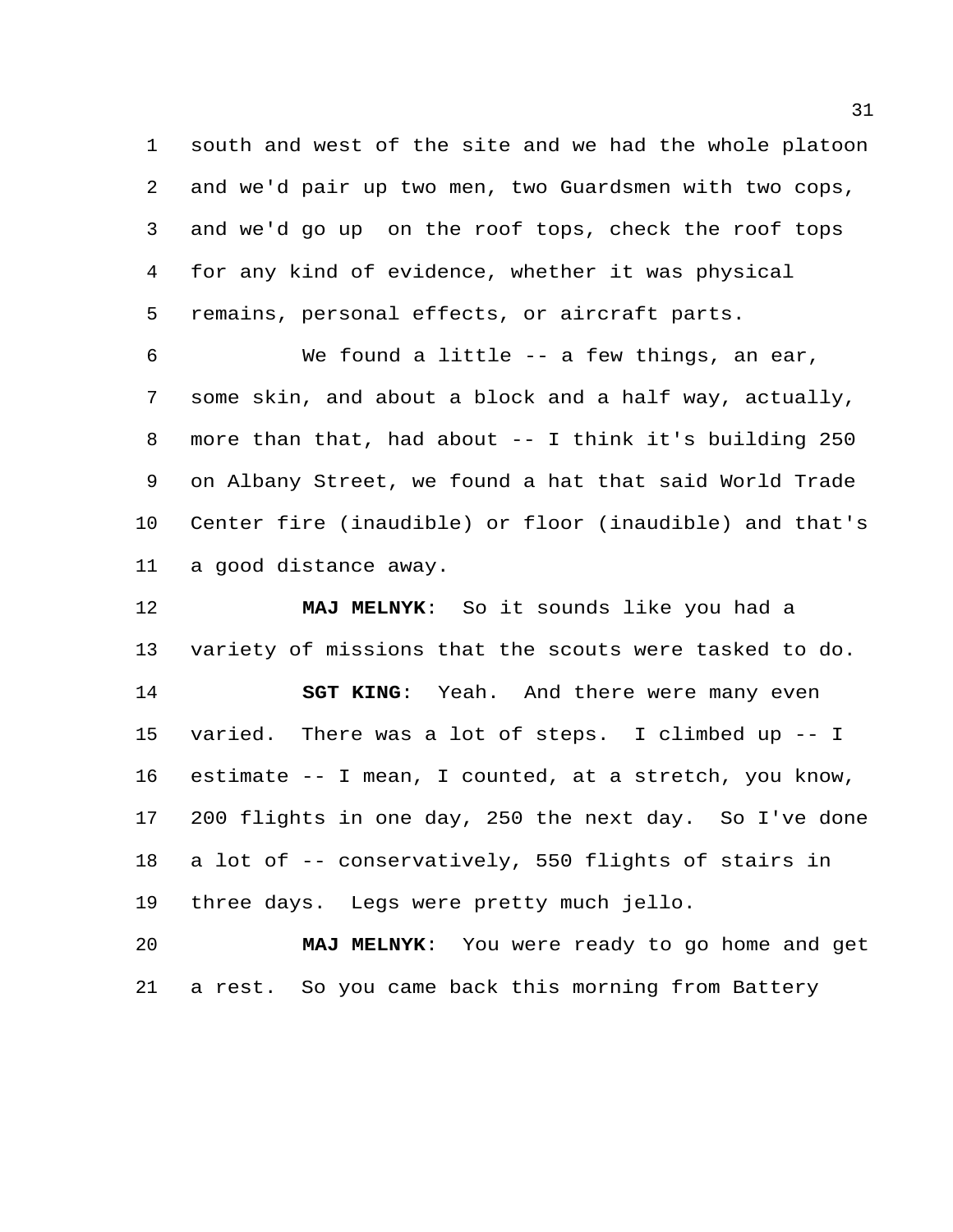Park City.

**SGT KING**: Right.

 **MAJ MELNYK**: And you've just been released by your commander.

 **SGT KING**: Right. Yeah. We just got released.

 **MAJ MELNYK**: Do you have any other impressions of your service down there? Did you see any of the people who came by to tour the site?

**SGT KING**: No.

 **MAJ MELNYK**: The Mayor, Governor, President. **SGT KING**: I saw Mayor Giuliani at about -- he was -- it was early, like 1:00 o'clock in the morning on Tuesday -- it would be Wednesday morning.

**MAJ MELNYK**: Wednesday morning.

 **SGT KING**: I remember seeing him. Other than that, no. No dignitaries, that I'm aware of seeing.

Some of our guys saw the Giants, Jason Sehorn.

**MAJ MELNYK**: Really.

**SGT KING**: Yeah.

**MAJ MELNYK**: They came down to the site.